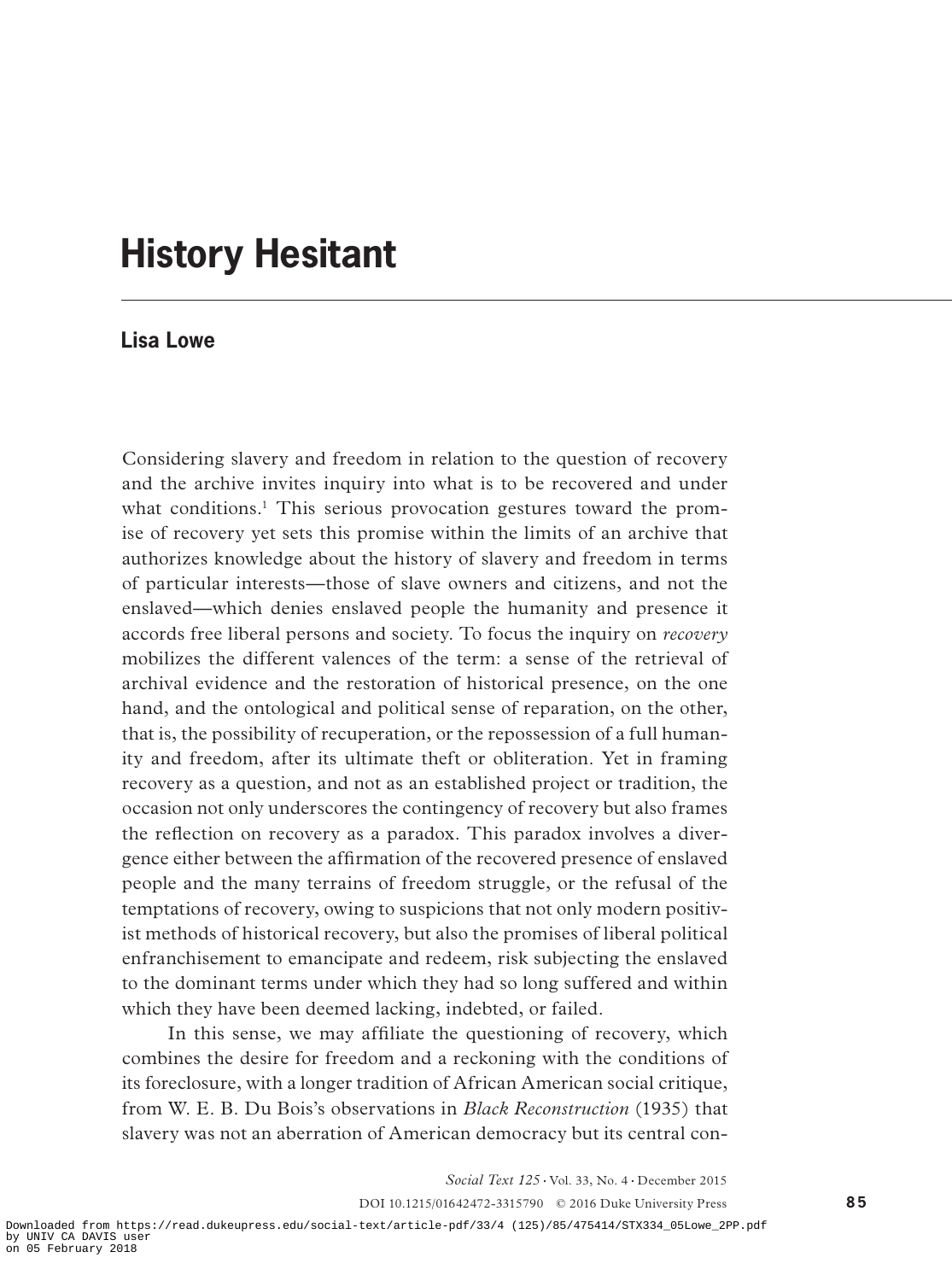tradiction, to Saidiya Hartman's critique in *Scenes of Subjection* (1997), that abolition and political emancipation were inadequate to repair the catastrophes of nineteenth-century slavery: the violence of captivity, loss of homeland, expropriation of labor, corporal tortures and punishments, obliteration of kin and family, and social death.2 We also associate the questioning of recovery with a black radical anticolonial tradition that calls for an interrogation of all existing social forms—of personhood, society, state, and history—from C. L. R. James, Walter Rodney, and Frantz Fanon to Cedric Robinson, Angela Davis, Achille Mbembe, or Robin D. G. Kelley.<sup>3</sup> In James's *Black Jacobins* (1938), for example, the slaves' desire for freedom from colonial slavery in Saint-Domingue exceeds not only the French republican demand for the rights of man but also the given Marxist forms for dialectical progress toward revolutionary ends, bringing familiar historical and political categories radically into question. With respect to French rule in Algeria, Fanon described decolonization as "a program of complete disorder . . . a veritable creation of new men," an ongoing remaking of ethical, social, and political life that continues well beyond the capture of the colonial state by the national bourgeoisie, and beyond the promises of political emancipation through citizenship in the new postcolonial state.4 This genealogy of black social critique is dedicated to the continuous interrogation of received formalisms for understanding history and politics, refusing the simple recovery of the past in the terms given by the present. A range of contemporary critics asks if one can even consider slavery a *past* condition; in light of the continuing captivity, expropriation, disposability, and fungibility of black communities, they ask if slavery can be treated as a historical object that is completed or overcome, from which recovery would be possible.<sup>5</sup> Achille Mbembe has observed that one of the tragedies of colonialism in Africa is the erasure of African multiplicity (of languages, religions, histories, social forms) by "the paradigm of 'the one.'" He interrogates the temporality of recovery by invoking the multiplicity of Africa and suggests that the African contribution to the future world takes place "under the sign of the multiple."6 Observing the persistence of enduring racial inequality after the end of South African apartheid and US civil rights in *Meaning of Freedom*  (2012), Angela Davis points to the enormous obstacles presented by racial liberalism and "post-racialism"—the twentieth-century claims that civil rights have ended racism—which mask the complex ways that racism has refortified within neoliberalism, in free market fundamentalism, the end of social welfare, and the buildup of prison industries. The phrase *questioning recovery*, then, names a broad critical project that scrutinizes the present as both aftermath and continuity and calls attention to the conditions of slavery and colonialism that infuse the conditions, memories, and possibilities of the present. It foregrounds the persistence of unfreedom

**8 6** Lowe · *History Hesitant*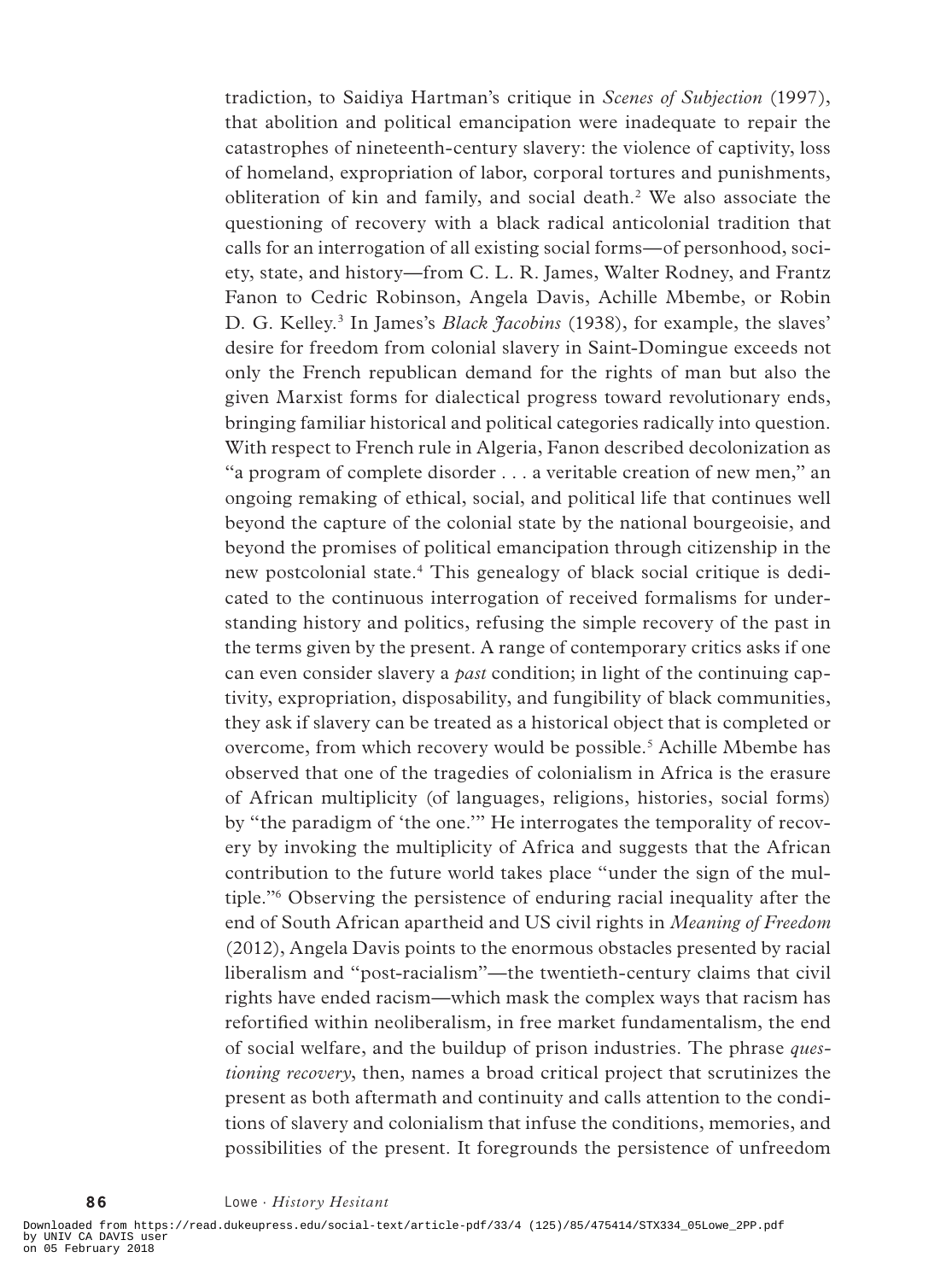belying liberal narratives of progress that would triumphantly declare the present a time of freedom and asserts instead that the present is a time in which emancipation has not yet occurred, in which freedom is still yet to come.7

Posing this question of recovery, then, in relation to the archive provides an occasion to query into under what conditions, and in relation to what materials, the conditions of unfreedom can be examined. Out of what materials and on which terrains can the still desired freedom be struggled for and imagined? The relation to the archive calls our attention to matters of both critical method and evidence. With reference to national or imperial state collections, it points to a scholarly and political practice that reads such records not with the aim of recovering a presence but, rather, to study the archaeology of knowledge through which the archive subjects and governs precisely by means of instruments that absent the humanity of the enslaved. Whether congressional debates, parliamentary records, and colonial office papers or traders' ledgers, plantation accounts, and slaveholders' diaries, memoirs, and journals, one may examine these documents in which slave life is foreclosed, not as stable, transparent collections of facts, but as the very technologies of governance for knowing and administering the enslaved peoples, which embody materials that both attest to the system's contradictions and yield its critique.<sup>8</sup> As a material record of dehumanization, and the historical trace of the notorious system's logic and practice, such archives can be read for the way in which they mediate not merely the violence but also the instability of slavery. That is, one reads how the records of slavery actively document and produce the perilous contradictions and uncertainties that were its conditions: the ownership and trade in human beings, forced labor, denial of personhood and production of social death, and suppression of revolt and rebellion. It is in this sense that Hartman describes reading the official archive as "entering a mortuary; it permits one final viewing and allows for a last glimpse of persons about to disappear into the slave hold."9 She suggests if it is not possible to undo this archival violence, perhaps reading for the silences and scarcity of narratives may provide possible forms of redress.10

Apart from actual papers and collections, the archive is also a way of referring to epistemological parameters for knowing, reading, and making legible the conditions of slavery and its aftermath; it conjures the possibilities and limits of knowledge. Even the most eloquent Black Atlantic or African American slave narratives—by Ottobah Cugoano, Mary Prince, Harriet Jacobs, or Frederick Douglass—provide accounts of slavery and the struggle for freedom, yet are limited by the archive and the conditions of possibility within which they could be read and written. Many colonies criminalized the teaching of enslaved people to read and write, and the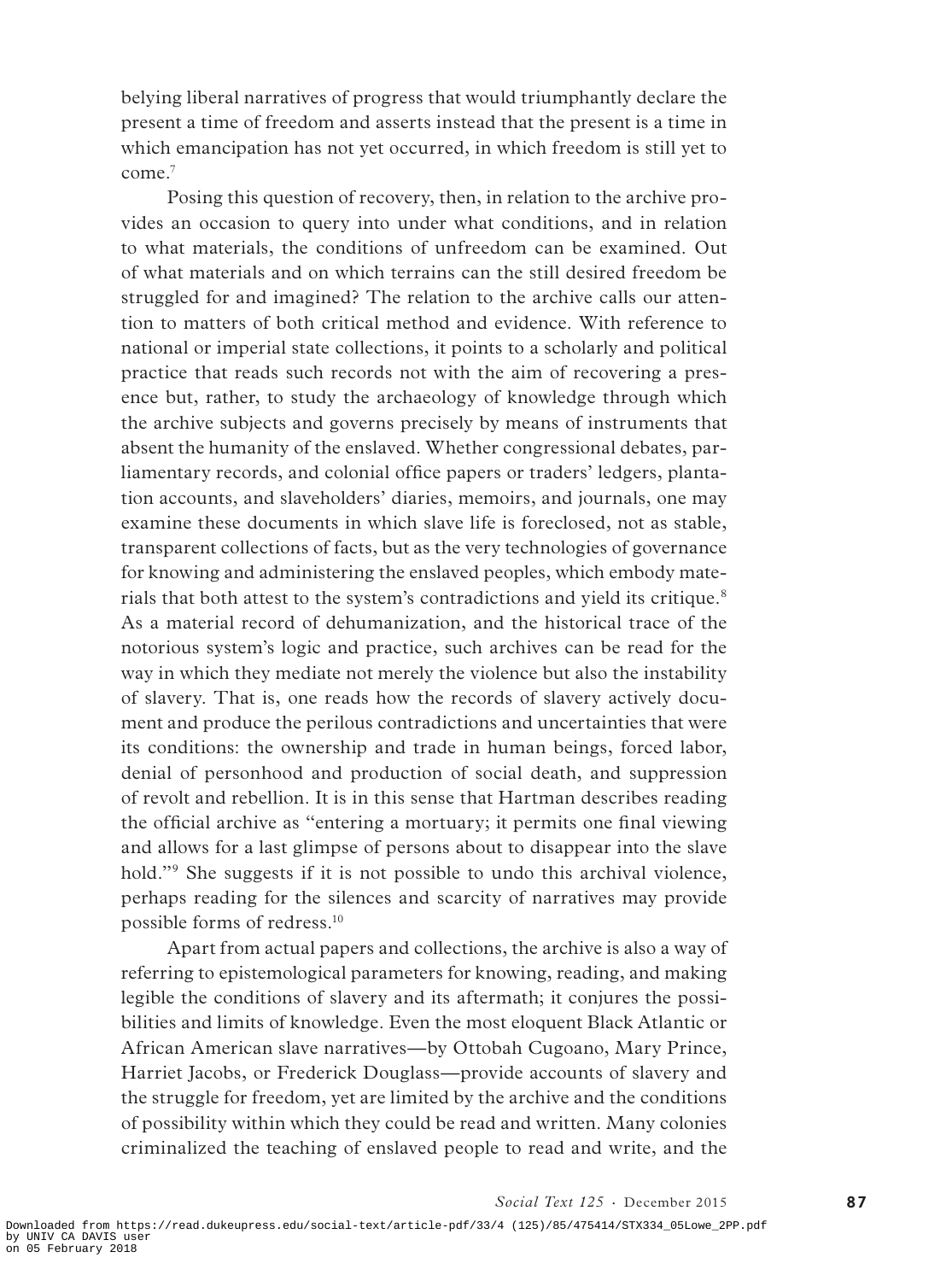publication of the slave narrative depended upon the white abolitionist editor and white reading public.11 I observe elsewhere of *The Interesting Narrative of the Life of Olaudah Equiano, or Gustavus Vassa, the African, Written by Himself* (1789) that its canonization by abolitionists William Wilberforce and others disciplines Equiano's slave narrative within the liberal genre of autobiography. The former slave comes to possess the meaning of slavery as the past out of which his modern freedom emerges, exemplifying the temporality of liberal historicism in which individual freedom is distilled out of the heteronomous collective subjectivity of colonial slavery.12

Owing to these limits, the matter of slavery and freedom turns some away from official archives to explore and create alternative archives from cultural practices, artifacts, or ephemera of African American social life to black expressive arts of poetry, dance, visual culture, or music that provide other versions of personhood and society, history and justice, and pleasure and possibility. Recent studies of African American and Black Atlantic slavery employ both the critical consultation of dominant archives and the innovative investigation or presentation of alternative materials. In *Saltwater Slavery* (2007), for example, Stephanie Smallwood reads the ledgers, accounts, letters, and memoranda of the Royal African Company "not to create—out of the remnants of ledgers and ships' logs, walls and chains—'the way it really was' for the newly arrived slave waiting to be sold . . . but to interpret, from the slave trader's disinterest in the slave's pain, those social conditions within which there was no possible political resolution to that pain."13 She examines the slave trader's desire to record, measure, list, and account, in order to observe the failures of these rationalist claims to produce truth or meaning about the terrors of captivity, enslavement, or torture, or the resilient acts of survival; she argues that in this way the archive nonetheless unwittingly reveals something about the slaves' experience of the traffic in human beings and the life aboard the slave ship. Vividly evoking the social force and vitality of Jamaican slave life, Vincent Brown, in *Reaper's Garden* (2010), interprets the burial rites, funeral music, and commemorative practices of Jamaican slaves, as well as demographic data, British travel narratives, and planter and slaveholder diaries. Furthermore, Brown's multilayered, interactive digital project, *Slave Revolt in Jamaica, 1760–1761: A Cartographic Narrative*, maps eighteen months of the largest slave revolt and its suppression. Drawing from a historical record largely written by colonists and imperial officials unsympathetic to the rebellion, Brown's plotting of the slave rebels' movements across the island presents a dynamic, visual portrait that permits us to see the persistence, intelligence, and ingenuity of slave rebellions, as well as the determined British counterinsurgency.

The consideration of the question of recovery in relation to the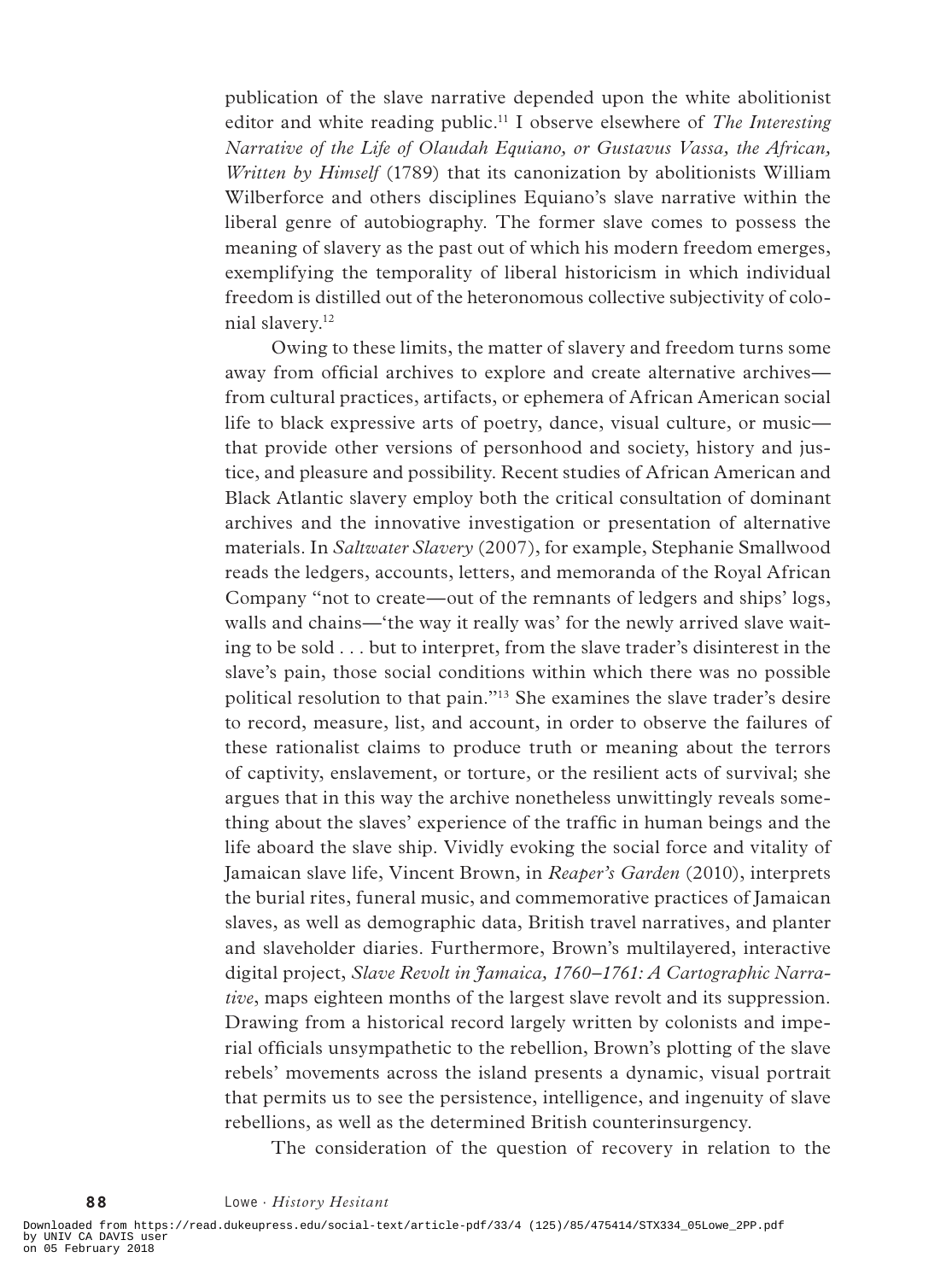archive of slavery and freedom further suggests that while accounts of African American and Black Atlantic slavery are central to understanding enslavement and the terrains of struggles for freedom, the inquiry into slavery and freedom also requires a critical examination of the genealogy of freedom itself. That is, the concept of freedom is not self-evident; it was and is both fragile and contested in relation to the varieties of communities it affirms, disciplines, and divides. In my own work, I suggest that liberal forms of political economy, culture, subject, state, and society propose a narrative of freedom overcoming enslavement that at once denies colonial slavery, erases the seizure of lands from native peoples, and develops freedoms for man in modern Europe and North America, while relegating others to geographical and temporal spaces that are constituted as backward, uncivilized, and unfree. The history of modernity is, in one sense, a history of liberal forms monopolizing the meaning of freedom for the human and denying it to others placed at a distance from the human. Race and other forms of social difference are the enduring remainders of these processes through which the human is universalized and freed by liberal forms, while the people who created the conditions of possibility for those freedoms are forcibly assimilated, or forgotten.

I approach the work of unsettling this genealogy of freedom by reading across different canons, archives, and continents to argue that the archive of liberalism—the literary, cultural, and political philosophical narratives of progress and individual freedom that perform the important work of mediating and resolving liberalism's contradictions—can be productively read alongside colonial state archives, and with the antislavery and anticolonial intellectual traditions seldom considered alongside the imperial one. The liberal claims that slavery is over and that political freedom has been fought for and attained continue to inform the historiography of abolition, the transition from slavery to free labor, and US civil rights; these ideas are widespread in public culture itself. For this reason, there is a continuing need to understand the conditions within which the liberal narrative of freedom overcoming slavery has been established in European and North American political and economic spheres, through discourses of emancipation, citizenship, free labor, and free trade. The history of slavery and freedom must also be concerned with understanding the conditions in which the concept of freedom emerged and was contested and, moreover, how the desire for promised freedom came to discipline and organize varieties of social subjects, which include those enslaved, those enfranchised, and those not or never to be, who are nonetheless represented as free or recruited to identify with this rubric of freedom.

In my 2015 book *Intimacies of Four Continents* I contribute to this discussion of slavery and freedom by joining scholars and critics who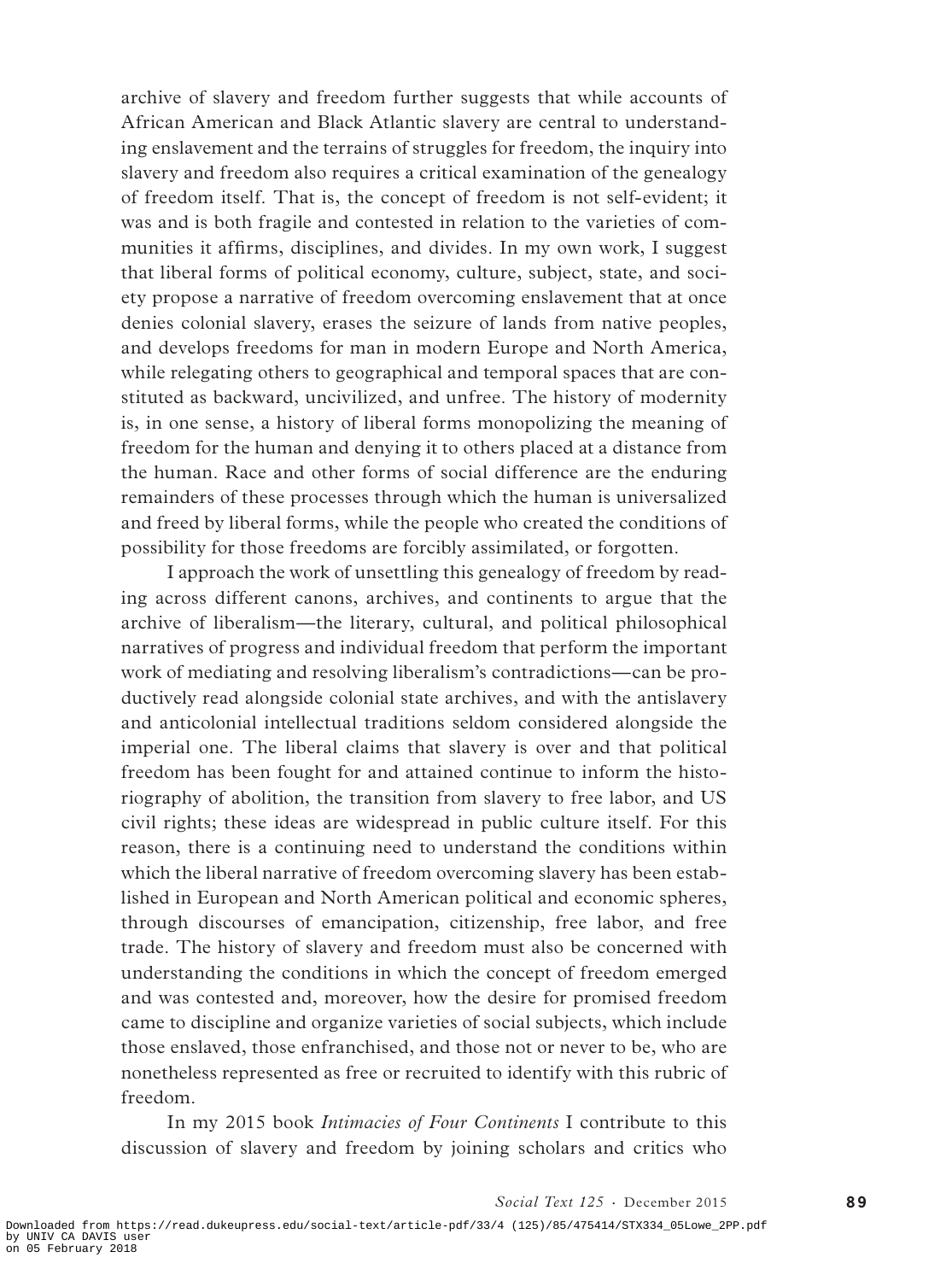observe that liberal freedom did not contradict slavery but, rather, served precisely as a means to rationalize and implement slavery and its aftermath. By investigating the obscured connections between the emergence of European liberalism, on the one hand, and settler colonialism in the Americas, the transatlantic African slave trade, and the East Indies and China trades in the late eighteenth and early nineteenth centuries, on the other hand, perhaps the more unusual observation I offer is that many of the liberal concepts that were used to justify slavery were also employed differently at other times to justify settler occupation, theft of land, imperial war, and overseas empire. The liberal narrative of freedom overcoming slavery not only masks the persistent lack of freedom for the formerly enslaved, but liberal claims of abolition and emancipation are also connected to shifts in the modes, scale, and strategies of Anglo-American empire, particularly in Asia. I argue that liberal rights to property, political emancipation, free trade, sovereignty, and liberal governance emerged out of colonial slavery and colonial encounters and that liberal ideas were themselves a means to resolve, administer, and manage the contradictions of slavery and colonialism. In this way, the uses of liberalism to advance colonialism, slavery, and empire oblige us not only to read the archive of liberalism with the archive of slavery but also to connect them with the materials on settler colonialism, Native removal, racialized immigration, war, and military occupation. Reading together different archives, customarily collected and interpreted separately, reveals the relevance of settler colonialism in North America and the West Indies, the colonization of Africa and Asia, and the trades in Asian goods and peoples to the study of slavery and freedom. I use the term *intimacies of four continents* to describe the simultaneous yet differentiated processes that link Asia, Africa, and Europe with the Americas and suggest that we risk losing the particularity of each historical and ongoing process if, on the one hand, we render them analogous or equal to one another or if, on the other, the emphasis on particularity insists on the exclusive elevation of one history and the erasure of others. Finally, I suggest that in order to account for differentiated yet simultaneous colonial histories and modalities, we must retire the convention of comparison as an operation that presumes equivalences between discrete analogous units, in order to be able to think differently—politically, historically, and ethically—about the important asymmetries of contact, encounter, convergence, and solidarity.

When reading connections and conjunctions across archives and geographies, it is often necessary to break with customary modes for organizing history and to devise other ways of reading beyond the given presumptions of a rational, synthetic system, a developmental teleology, or symmetries of cause and effect. My inquiries into the history of slavery and freedom question recovery to the extent that the project of recovery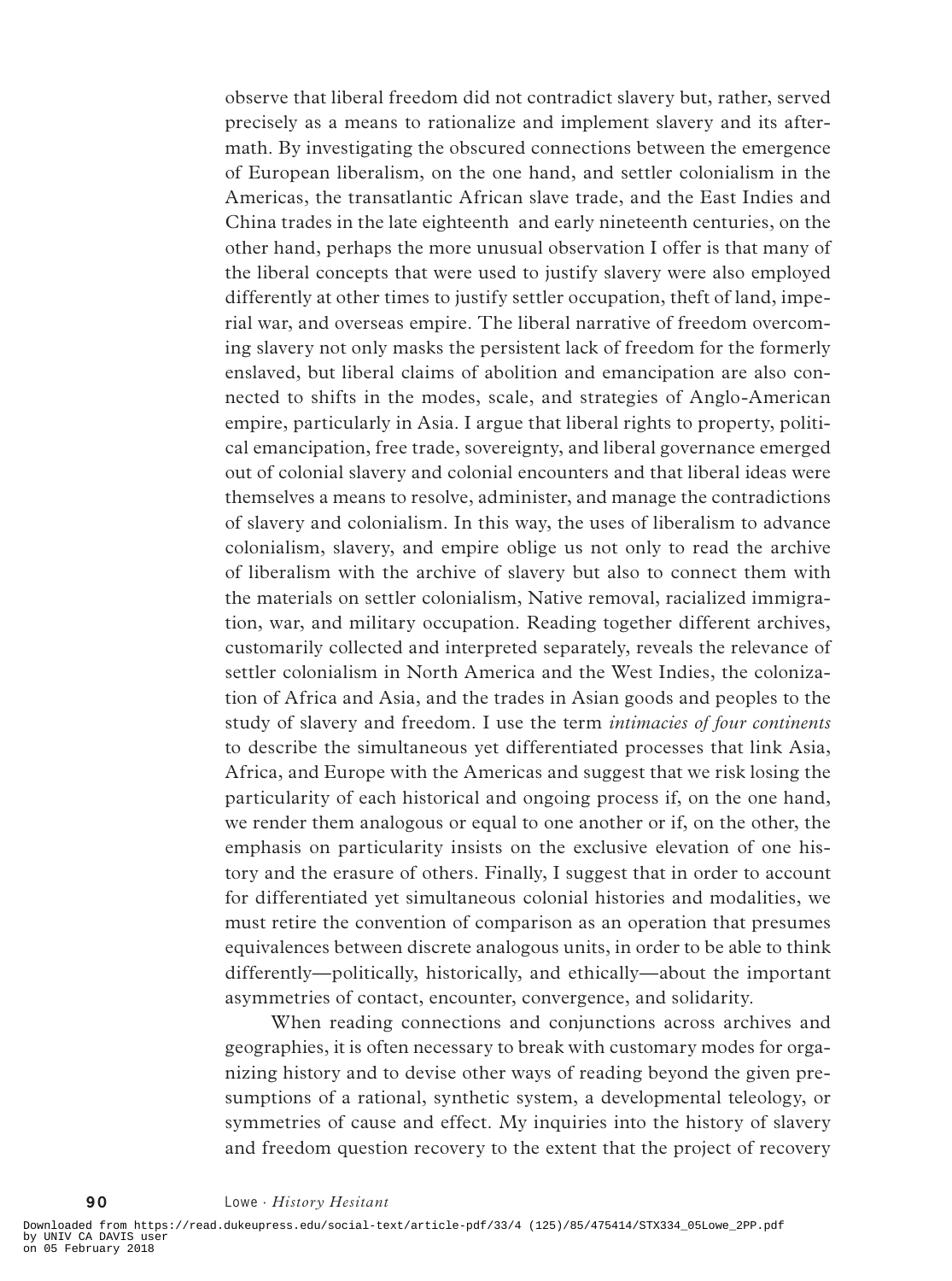often confirms or upholds the dominant histories we receive of liberal modernity: those of the transition from slavery to freedom, the progress of industrialization and wage labor, the commencement of free trade after mercantilism, or the establishment of liberal democracy through representative government. Instead, I combine unlike texts, places, scales, and operations to attend to the absent or overlooked and to specify different moments of coloniality operating as the discipline, subjugation, and organization of peoples into normative forms of subject, society, and state. I consider how coloniality has shaped the knowledge received about those processes and the limits of what can be thought and imagined. Among the convergences I consider in *Intimacies of Four Continents* is the imbrication of the British Slave Trade Act of 1807, the introduction of Asian contract workers to the West Indies, free wage labor, and the colonization of Sierra Leone. I also examine the conjunction of the 1833 Act that legally ended slavery in the British Empire, with the termination of the British East India Company monopoly in China, and the commencement of free trade. A third convergence I examine is liberal colonial governance of post–Opium War treaty ports in China and the new Crown Colony of Hong Kong, the trade in Chinese emigrant laborers, and the expansion of the Manchester cotton industry that depended upon raw cotton and slave labor on plantations in the US South.

As modern liberalism defined the human and universalized its attributes to European man, it simultaneously differentiated peoples in the colonies as less than human. Even as it proposes inclusivity, liberal universalism effects principles of inclusion and exclusion; in the very claim to define humanity, as a species or as a condition, its gestures of definition divide the human and the nonhuman, classify the normative, and pathologize deviance.14 Universalizing concepts of reason, civilization, and freedom divide humanity according to a coloniality of power, affirming freedom for modern man while subordinating the colonized, enslaved, and dispossessed whose material labors and resources were the conditions of possibility for that liberty.<sup>15</sup> These processes that comprise the fifteenthcentury "discovery" of the "new world" consolidate themselves through modern liberal political economy and culture in the late eighteenth and early nineteenth centuries. We see the longevity of colonial divisions of humanity in our contemporary moment, in which the human life of citizens protected by the state is bound to the denigration of populations cast in violation of human life, set outside of human society.16 Furthermore, while violence characterizes exclusion from the universality of the human, it also accompanies inclusion or assimilation into it. Such violence leaves a trace, which returns and unsettles the apparent closure of the liberal politics, society, and culture that establishes the universal. The genealogy of modern liberalism is thus also a genealogy of racialized colonial dif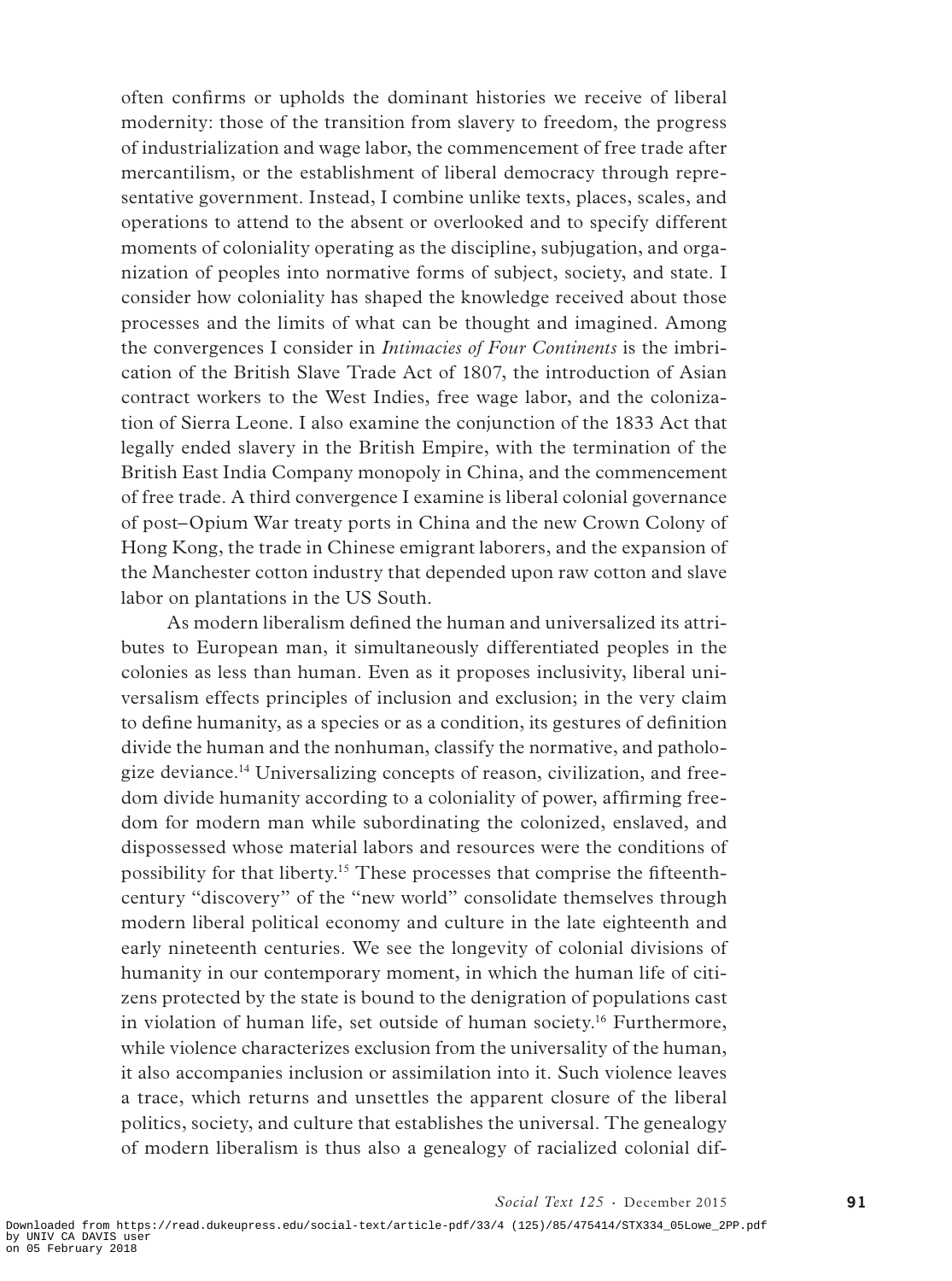ference, which designates the boundaries of the human and endures as a remainder attesting to the violence of liberal universality.

During the seventeenth to nineteenth centuries, liberal colonial discourses improvised racial terms for the non-European peoples whom settlers, traders, and colonial personnel encountered. We can link the emergence of liberties defined in the abstract terms of citizenship, rights, wage labor, free trade, and sovereignty with the attribution of racial difference to those subjects, regions, and populations that liberal doctrine describes as unfit for liberty or incapable of civilization, placed at the margins of liberal humanity. Settlers represented indigenous peoples as violent threats to be eliminated in ways that rationalized white settlement and African slavery; they discounted native people as uncivilized or non-Christians, conflated the inhabitants with land and nature, imagined them as removable or extinguishable, or rendered them as existing only in the past. Colonial administrators and traders cast captive Africans as inhuman chattel, as enslaveable property. Colonial governors conceived the Chinese as a plentiful, tractable form of labor that could alternately oppose, replace, or supplement slavery; colonial police and criminal courts represented the Chinese as diseased addicts, degenerate vagrants, and prostitutes. These distinctly situated yet connected colonial racial logics emerged as parts of what was in the nineteenth century an emergent Anglo-American settler imperial imaginary, which continues to be elaborated today, casting differentiated peoples across the globe in relation to liberal ideas of civilized personhood and human freedom.<sup>17</sup> The safekeeping and preservation of liberal society and the placement of peoples at various distances from liberal humanity are thus integral parts of the genealogy of modern liberalism. Differentiated racial classifications shift in relation to specific conditions and articulate different colonial projects and operations, as well as complex intersections of social difference.<sup>18</sup>

Moreover, not only are different colonial projects connected and interdependent, but also settler logics of primitive accumulation and elimination endure and are rearticulated within the practices of slavery and indenture. Strategies elaborated in slavery, such as possession, property, and profit through deterritorialization and dehumanization, are rearticulated to form the modus operandi of empire and racial capitalism.19 The operations that pronounce colonial divisions of humanity—settler seizure and native removal, slavery and racial dispossession, and racialized expropriations of many kinds—are imbricated processes, not sequential events; they are ongoing and continuous in our contemporary moment, not temporally distinct or as yet concluded. In this sense, the coloniality of world history is not a single brute event but, rather, one that governs and calibrates being and society in an ongoing way, through spatial and temporal

**92** Lowe · *History Hesitant*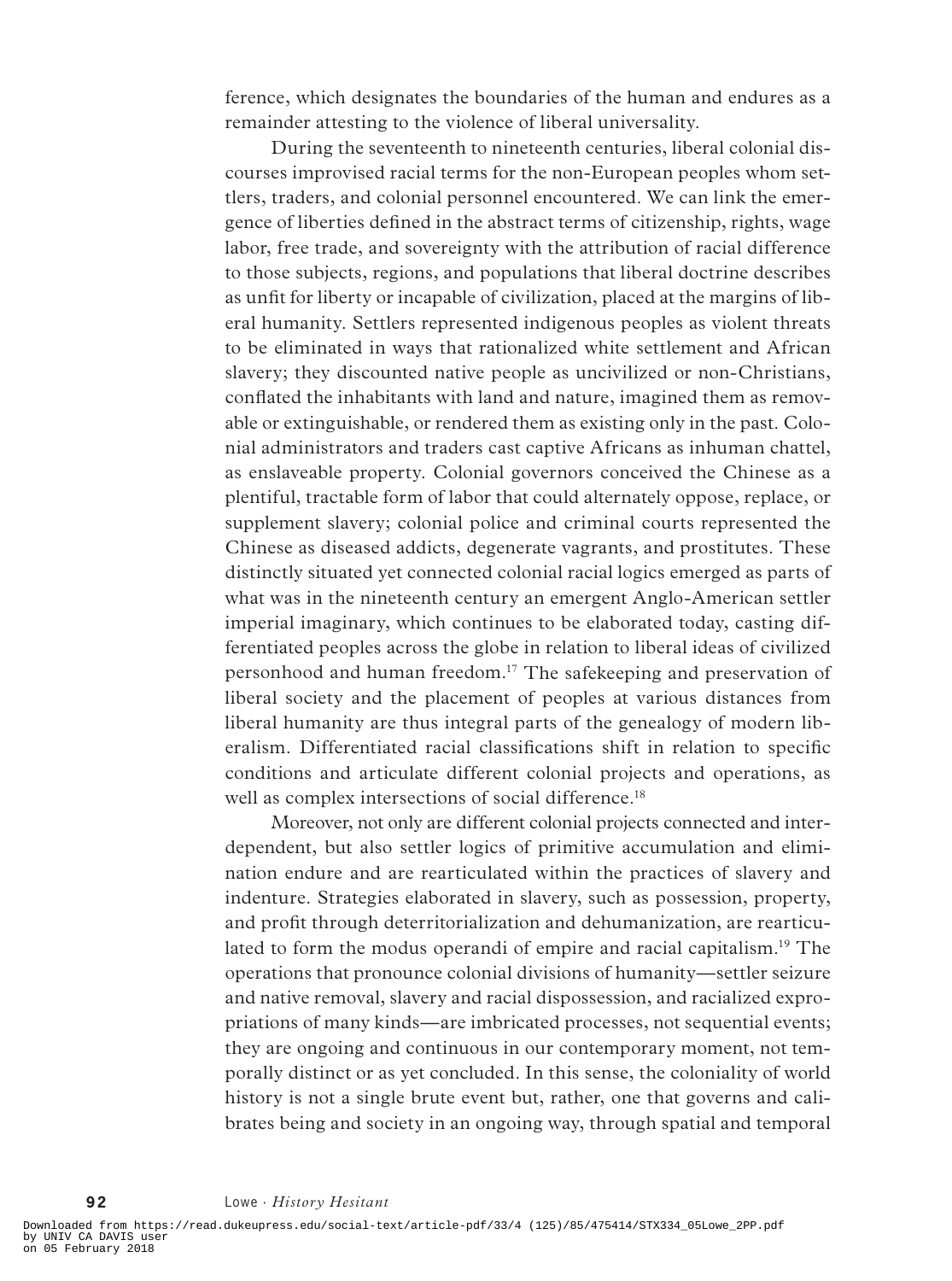operations of inclusivity and exclusivity, and through both geographical and historical differentiation and connection.20

Political rights, emancipation, wage labor, and free trade that have become part of our normative understanding of liberal political reason are embedded within racial divisions and colonial asymmetries, conditions upon which the liberal tradition depends and according to which such liberties are reserved for some and denied to others. In the classic liberal political narratives, the move from the state of nature to political society has justified the need to contain the natural condition of war in which human life and property interests are threatened by violence. Liberal government is said to secure the peaceful conditions of individual and collective security by transferring the violence of the state of nature to the political state, executed through laws that protect subjects within civil society and that racialize other peoples as the very limit of that body. In *Two Treatises of Government* (1690), for example, Locke's natural law would seem to grant native people's rightful possession of the land on which they lived and labored, yet his theory of property justified English settlement in the right to "appropriate any parcel of *Land*, by improving it" and justified war in the provision that "everyone has a right to punish the transgressors of the law . . . to preserve the innocent and restrain offenders."21 After leaving the state of nature to form a political society, Locke maintains the liberal citizen's right "to destroy a Man who makes War upon him," as Native American people were regularly represented.<sup>22</sup> Liberal theories of property portrayed lands in the "new world" as if they were vacant, insufficiently cultivated, or uninhabited by Christian civilized persons, central tropes employed to dispossess indigenous peoples of their lands.23 Because ongoing settler projects of seizure, removal, and elimination are neither analogous to the history and afterlife of racial slavery nor akin to the racialized exploitation of displaced migrant labor, the discussion of settler colonialism cannot simply be folded into discussions of race without reckoning with its differences. In other words, liberalism consists of a multifaceted, flexible, and contradictory set of provisions that rationalizes settler appropriation and removal differently than it justifies either the subjection of human beings as enslaved property or the extraction of labor from indentured emigrants, however much these processes share a colonial past and an ongoing colonial present. Histories of indigeneity, slavery, industry, occupation, and immigration give rise to differentially situated, not equivalent, genealogies of liberalism.

Liberal rights to property and commerce were also employed to justify the slave trade and the ownership of slaves. The correspondence of colonial administrators, slave traders, and company agents is replete with statements that affirmed their rights to own and trade human beings,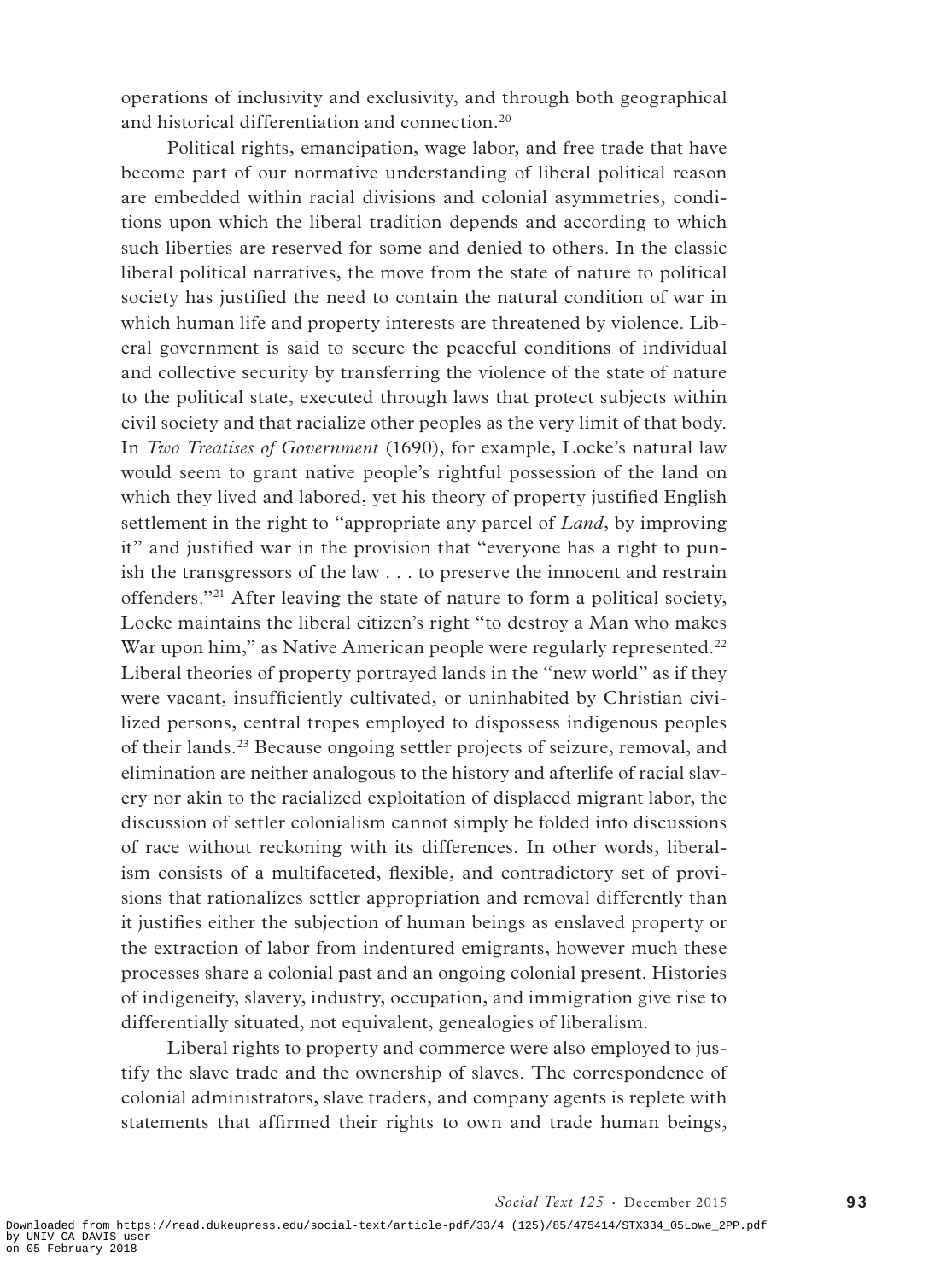designated as chattel and cargo, without reckoning with the system of enslavement that depended on violence, violation, and dehumanization. The seventeenth-century traveler Richard Ligon wrote, "They Choose them as they do horses in a market."24 Smallwood analyzes the brutal transformation of African persons into commodities, arguing that being owned as property was the idiom that defined the slaves' new condition, replacing kinship and location as the defining glue that bound person to society.25 In her discussion of the 1662 law of *partus sequitur ventrem*  dictating that the children of slave women inherited the mother's status as slaves, Jennifer L. Morgan observes how definitions of law and property were used to legislate the most intimate spheres of relations among enslaved persons, making slave women's bodies the most vulnerable sites within colonial slavery's permanent state of exception, as they were forced to reproduce kinlessness.26 Hartman observes that, because slaves were not civic persons but dehumanized property, slavery founded the conditions of possibility for liberal civil society to emerge, reproducing black exile from individual will, domesticity, and social recognition even in the aftermath of so-called emancipation.27

By the late eighteenth century, abolitionists employed liberal principles to argue for the political emancipation of slaves as well. Christian abolitionists in England submitted that slavery was cruel and immoral and that its end was necessary for a just, humanitarian English society.28 Black British abolitionists were often persuaded to articulate their opposition to slavery in similar terms.<sup>29</sup> Yet while such arguments brought economic and political reforms to England, they failed to curtail the slave trade, and conditions of enslavement persisted for former slaves far beyond so-called emancipation.30 Abstract notions of individual rights neither removed social barriers nor included the material means necessary to fulfill the promised freedoms, and liberal abolitionist arguments were less important to passage of the Slave Trade Act, or the Slavery Abolition Act of 1833, than were the dramatic revolts and everyday practices of enslaved peoples themselves.

Arguments for abolition and free labor were also employed in the plan to rationalize the importing of Chinese indentured labor to the West Indian colonies. In an 1803 "Secret Memorandum from the British Colonial Office to the Chairman of the Court of Directors of the East India Company," colonial administrators outlined the plan to import the "free race" of "freely contracted" Chinese laborers to work in the West Indian island of Trinidad, to "provide security against" "the spirit of insurrection being excited amongst the Negroes in our colonies."31 The secret commission to obtain Chinese laborers suggests that the decisions to end the slave trade in 1807, and slavery in the empire in 1833, were equally pragmatic attempts to prevent black revolution (in the wake of slave revolts across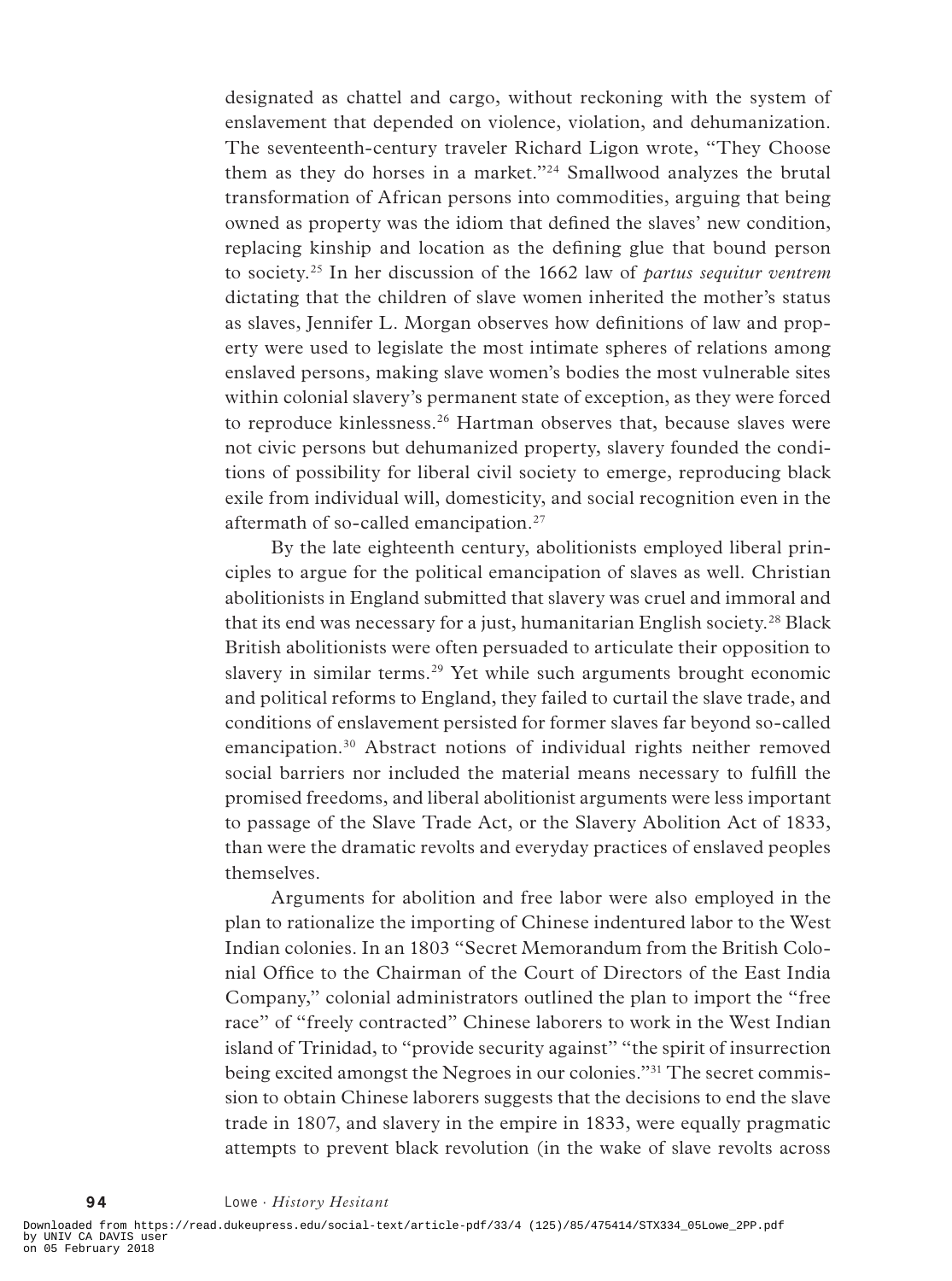the West Indies) and to create new forms of labor, profit, and empire that brought together colonial slavery in the West Indies and imperial forms of labor and trade in Asia.32 The British abolition of slavery and the end of the East India Company monopoly were represented as inaugurating a transition from slavery to freedom. However, to the contrary, this linear conception of historical progress—in which the slavery of the past would be overcome and replaced by modern freedom—concealed the persistence of enslavement and dispossession for the enslaved and indentured, as well as the new British-led imperial forms of trade and governance expanding across Asia, Africa, and the Americas under the liberal rubric of free trade.

Following the promises of abolition, emancipation, and free wage labor, liberal ideas of freedom were then employed in the expansion of British dominion through the opening of free trade with China. In 1829–30, John Stuart Mill wrote "Of the Laws of Interchange between Nations," an essay on free trade that would make one of the most significant additions to David Ricardo's law of comparative advantage.<sup>33</sup> Ricardo had argued that in the trade between two countries, if each country produced the commodity in the production of which it enjoyed a comparative advantage, the total production would be increased, stressing that the costs of production determined comparative advantage.<sup>34</sup> Mill modified Ricardo's theory, adding that it was not only the costs of production but also the demand for the good, and the cost of acquiring it, that determined comparative advantage. In other words, the value of an import, such as tea, was not decided exclusively by what it cost the Chinese to produce; rather, the import's value on the market was affected by British demand and by the British cost to produce the thing that was exported to pay for the tea, in other words, the cost of producing opium in India for export to China.35 Tea imports had accounted, by the end of the eighteenth century, for more than 60 percent of the East India Company's trade.<sup>36</sup> Once the company's trade in opium surged in the 1820s and 1830s, opium became the largest single British traded commodity in China. Mill's revision of Ricardo's laws of international trade may well have described the British colonial strategy that had successfully balanced the China tea trade by increasing the British import of India-manufactured opium to China. $37$ 

Mercantilist strategy was based on a zero-sum fiction, in which companies aimed to accumulate gold and silver bullion through controlling production in the colonies, monopolizing industries, and seeking a positive balance of trade.<sup>38</sup> Increasing competition for trade in the Americas, India, and China gradually gave rise to a new economic rationality that suggested trade was not finite, not zero sum. The British abolition of the slave trade and the end of the East India Company's monopoly in India and China facilitated free trade that permitted expansion of the trades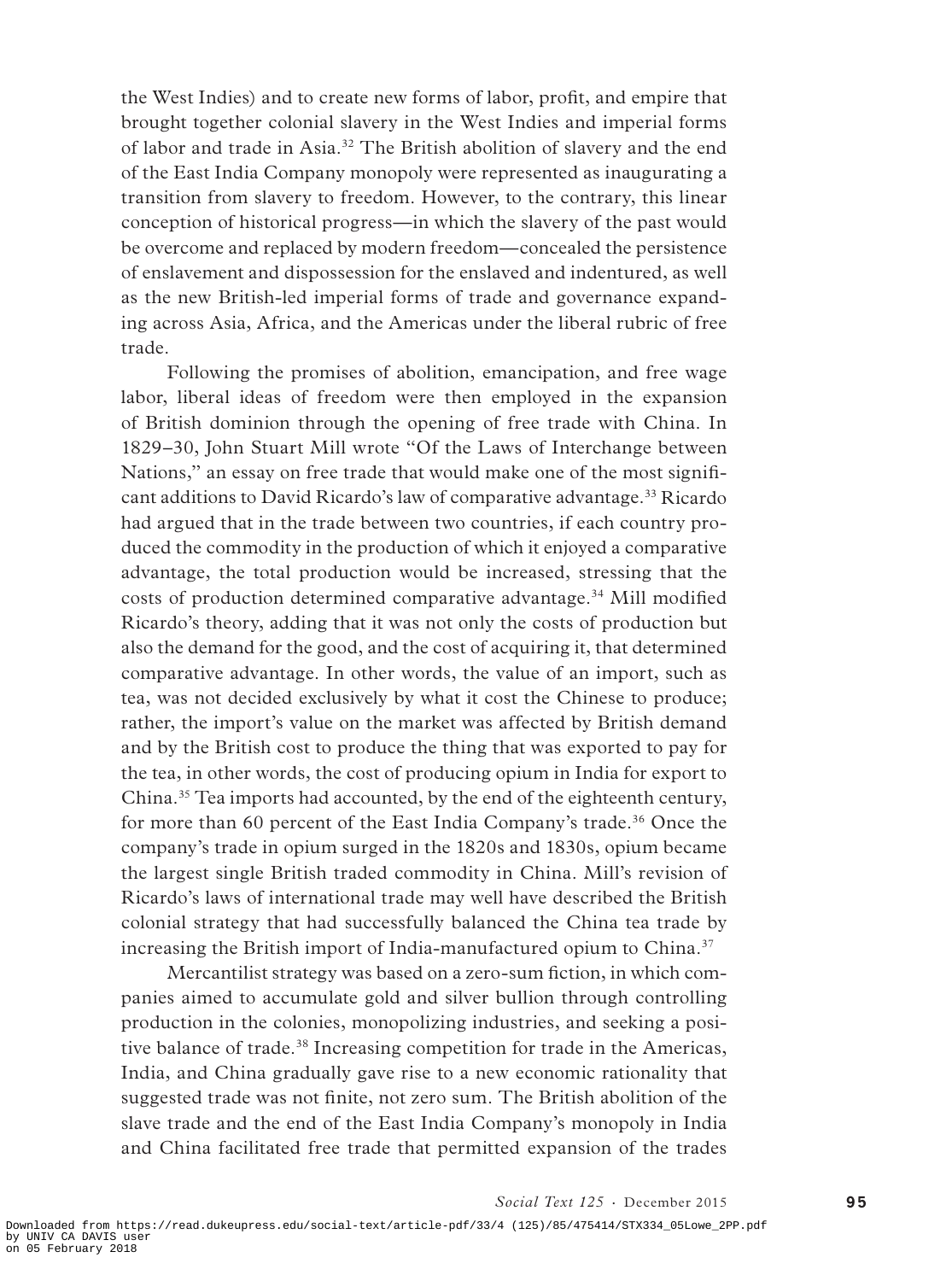in Asia and elaborated the powers of the British over most of the world's trade routes.39 The First Opium War (1839–42) compelled the Chinese to comply with this free trade credo that ushered in new forms of liberal colonial governance in Hong Kong and the treaty ports that relied less upon the model of territorial occupation and plantation economy exercised in the Americas and more upon the management and control of overseas trade and deterritorialized population in Asia. The strategies that became regular parts of the governance of both Hong Kong and the Chinese treaty ports until the century's end included compulsory registration, police buildup, criminalization of transient populations, racialization of sexuality, and a military state of exception to command the seas.

In the Hong Kong colony, founded in 1842 after the First Opium War, British administrators appeared preoccupied with the constantly shifting nature of Hong Kong's early Chinese populations, and successive governments created laws to prosecute vagrants and transients in the early years of colonial rule, at a time when vagrancy laws criminalized fugitive slaves in the United States and outlawed and punished the indigent poor and homeless in other parts of the world. Large groups of people had been displaced from southern China in the wake of the war and the beginnings of the Taiping Rebellion. The commercialization of the rural economy created land and food shortages for many southern Chinese and dislocated peasants who migrated from Canton (Guangdong) and Fukien (Fujian) to Hong Kong.40 The second governor, Sir John Francis Davis, passed nearly twenty ordinances each year legislating different forms of Chinese vagrancy, requiring compulsory registration of persons, policing of social spaces, and inspection of bodies, all of which regulated the colonial difference of the Chinese. Liberal political philosophy furnished the utilitarian and humanitarian rationales for these imperial innovations; Mill's classic *Considerations on Representative Government*, for example, famously defined "the best government" as that which discerned those who were "unfit for liberty" or not capable of self-determination. He wrote that despotism was "a necessary medicine for diseases of the body politic which could not be rid of by less violent means."41 Mill's treatise on liberal government was as much a provision for the colonial state's necessary use of force to "maintain order and progress" as it was a blueprint for democratic representation. In Hong Kong, Chinese were required to carry a registration card at all times and faced imprisonment or deportation if not registered. Other ordinances criminalized a wide variety of activities, including loitering, violating curfew, petty theft, gambling, or simply being caught on the street without a registration card. By 1848, the police possessed the authority to arrest any Chinese in Hong Kong for virtually any reason. In these ordinances regarding piracy and vagrancy, we have a record of how the state produced colonial racial difference and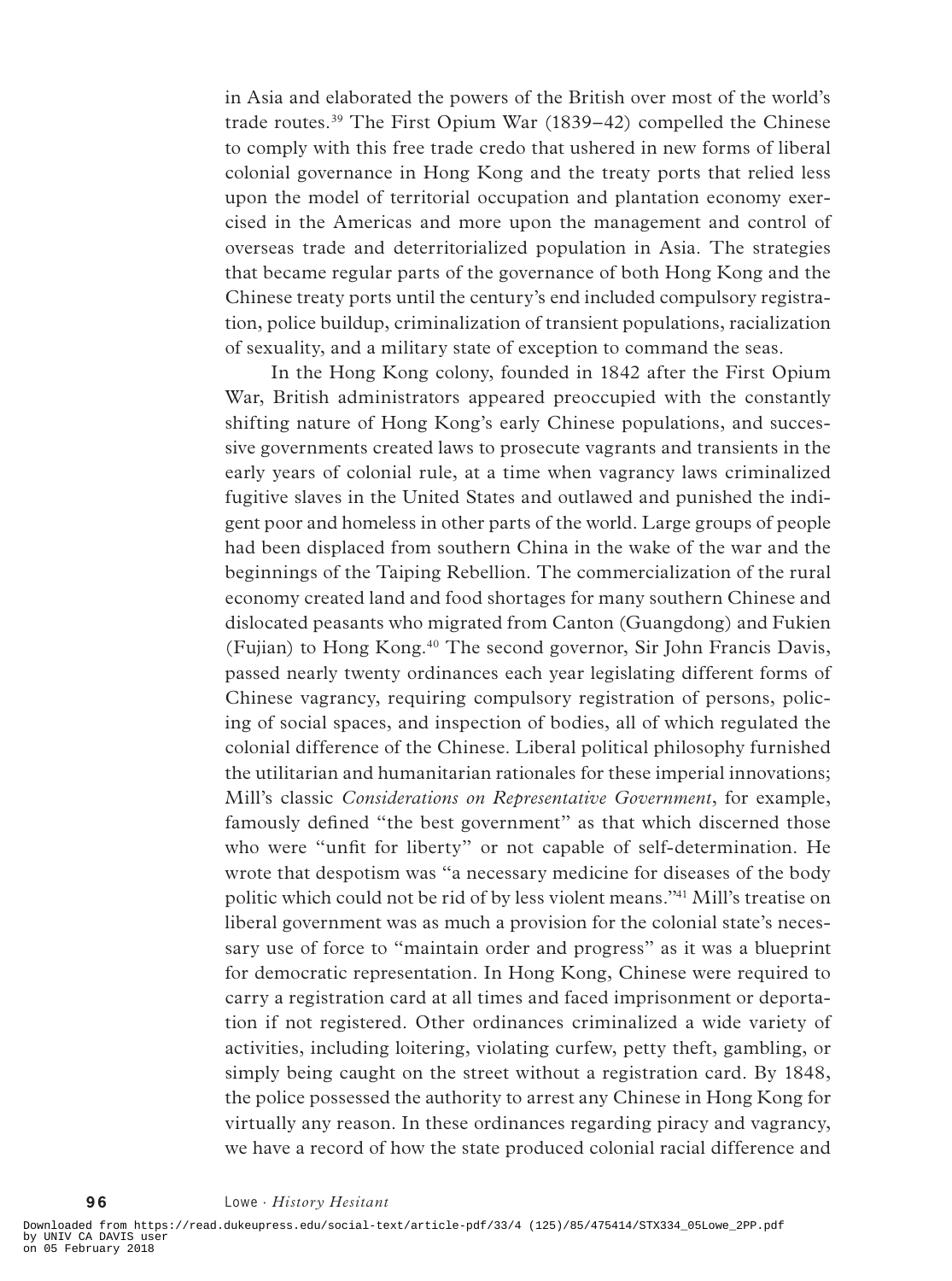monopolized violence against the potential uprisings of the colonized.<sup>42</sup> By the late 1840s, a large Chinese population displaced by the war was criminalized as vagrant, producing the migrant "coolies" who embarked from Hong Kong to the West Indies, Cuba, Latin America, Australia, South Africa, the western United States, and Hawaii.<sup>43</sup>

Thus, the liberal experiment that began with abolition and emancipation continued with the development of free wage labor as a utilitarian discipline for freed slaves and contract laborers in the colonies, as well as the English workforce at home, and then expanded British empire through opening free trade and the development of liberal government. The new imperial sovereignty that operated in the post–Opium War Chinese treaty ports and in the China Sea was intimately connected to the shifts in colonial labor relations in the colonized Americas, including the decision to end the slave trade and introduce Asian contract labor in the Americas. Free circulation with the rule of law was the hallmark of liberal reason that characterized the new imperial governmentality whose dominion employed both captivity and the command of trade and population to maintain the security of the empire. Empire across continents consisted in the power to adapt and improvise combinations of slavery and residual colonialism with new forms of nominally free yet coerced migrant labor. It refined methods for profit that drew from practices resembling both monopoly and free trade, and it employed an older-style colonial rule with new forms of security and biopower to govern free movement outside and beyond directly occupied territories. Freedom linked the transatlantic world of plantation slavery to the expansion of colonial trades and brokered emigration in the treaty ports, constituting the conditions of possibility for the unprecedented imperial dominance of British empire by the end of the nineteenth century, and the succession of it by the United States in the twentieth.

I began my piece by reflecting on the particular ways in which questioning recovery in relation to slavery, freedom, and the archive draws significantly from the tradition of black social critique that not only remains suspicious of liberal promises of freedom but also brings this suspicion to bear on the interrogation of the historical modes that uphold the present social order. This critique acknowledges not only that history and historical knowledge fix and structure the relationship of the past to the present but also that the meaning it attributes to the past determines what might be imagined as possible, just, or desirable, now and in the future. With respect to this critique, I observe that slavery and colonialism are not just the conditions of possibility for the liberal monopoly on freedom whose vehicles are political emancipation, wage labor, free trade, and liberal government—but that liberal history and epistemology do the work of obfuscating these connections. I discuss liberalism as a formalism that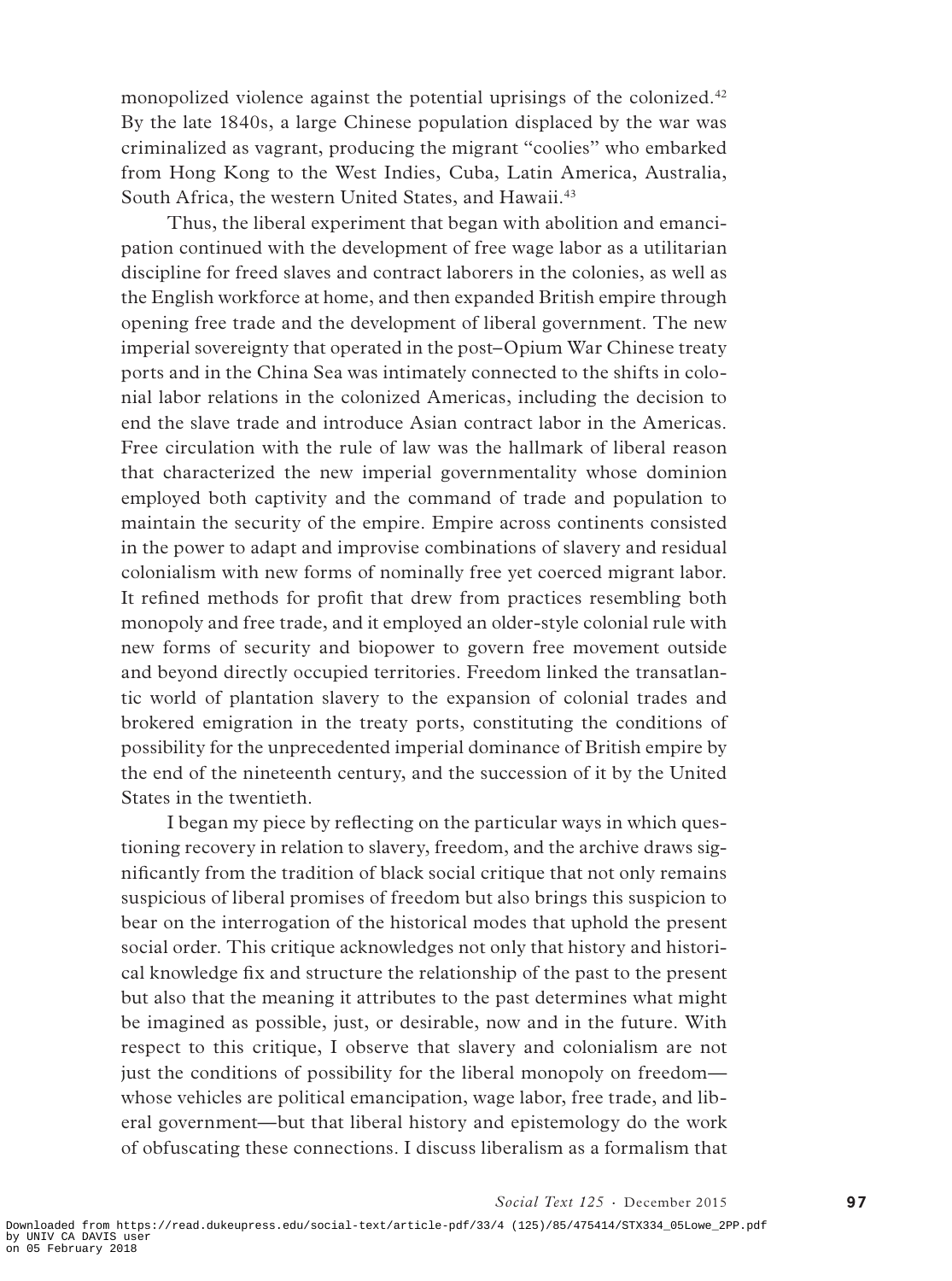translates the world through an economy of affirmation and forgetting within a regime of desiring freedom. The differentiations of race and nation, the geopolitical designations south, north, east, and west, and the attributions of fitness for life or death, modernity or extinction—these are all traces of liberalism's affirmation and forgetting. Projects addressing slavery and colonialism have long been concerned to recover lost histories, of peoples, activities, and events erased or rendered unintelligible within the categories and narratives privileged by official accounts and archives. Yet in privileging recovery one risks reproducing the very forms of violent erasure that are the signature of the regime of liberal freedom. Therefore, I do not move immediately toward recovery or recuperation but, rather, pause to reflect on what it means to supplement forgetting with new narratives of affirmation and presence. Hesitation, rather than rushing to recover what has been lost, need not be understood as inaction or postponement, or as a thwarting of the wish to provide for a future world. Rather, it halts the desire for recognition by the present social order and staves off the compulsion to make visible within current epistemological orthodoxy. We might recall that Du Bois begins and concludes *Black Reconstruction* with allusions to the necessity of "that dark and vast sea of human labor in China and India, the South Seas and all Africa; in the West Indies and Central America and in the United States,"44 even as the formidable task of telling the story of black freedom struggles during the US Civil War and Reconstruction did not permit him to pursue these connections. His text frames "that dark and vast sea of human labor" as a recognition across continents that could have been, which might still challenge the consolidation of capitalism on a global scale that the suppression of black freedom made possible. *Black Reconstruction* is an eloquent, impressive index of how the narrative of antislavery history acknowledges these "intimacies of four continents" yet situates them beyond its scope, as necessary but still to come. Hesitation may provide a space, a different temporality, so that we may attend to the meanings of *slavery* and *freedom* in our critical projects and reckon with the connections that could have been but were lost and are thus not yet—before we conceive the freedoms yet to come.

#### **Notes**

1. My title follows W. E. B. Du Bois's 1905 essay "Sociology Hesitant," first published in a special issue of *boundary 2* edited by Ronald A. T. Judy. My thanks to Saidiya Hartman for this reference. The heralding of Du Bois as a modern sociologist has left little room to appreciate that Du Bois wrote also about the limits of positivist methods; *The Philadelphia Negro: A Social Study* (1899) still stands as one of the greatest sociological studies of the African American condition. Yet in "Sociology Hesitant," a relatively unknown essay, Du Bois expresses skepticism about the impo-

#### **9 8** Lowe · *History Hesitant*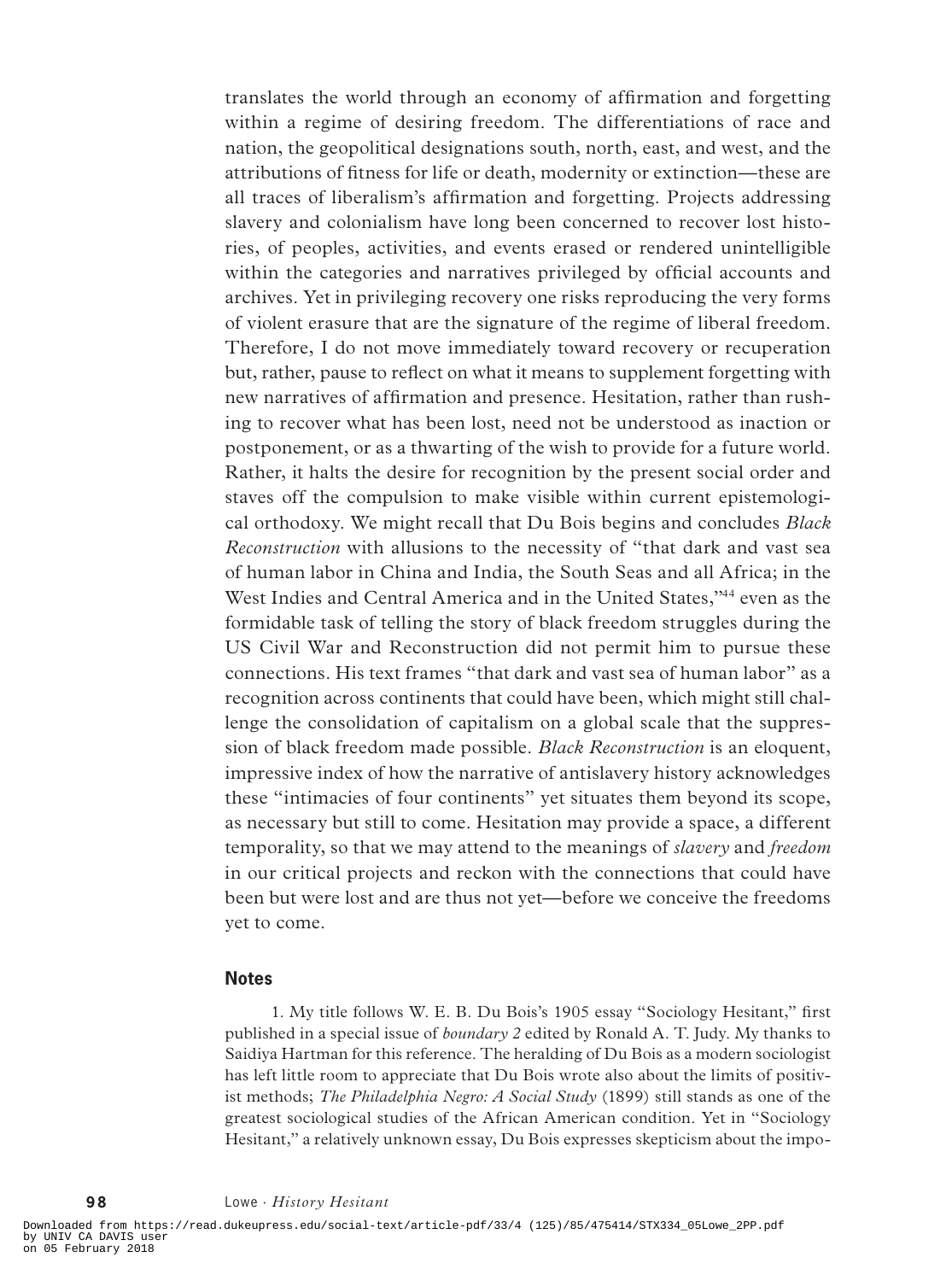sition of abstract concepts and writes of positivist sociology as "something so wrong" because it conceived "this new created Thing Society" as "an object of scientific study and induction that reduce[s] human action to law, rule, and rhythm" (39–40). Du Bois wrote: "Three things at the birth of the New Age bear weighty testimony to an increased and increasing interest in human deeds: the Novel, the Trust, and the Expansion of Europe; the study of individual life and motive, the machine-like organizing of human economic effort, and the extension of all organization to the ends of the earth. Is there a fairer field than this for the Scientist? Did not the Master Comte do well to crown his scheme of knowledge with Knowledge of Men?" (38). In his criticism of Auguste Comte's "scheme of knowledge," Du Bois identifies three iconic formal elements that characterize Western modernity for sociological "science": the novel, or the aesthetic genre for the narration of bourgeois personhood, interiority, civility, and domesticity; the trust, or the legal corporate ownership of property; and European expansion, executed, as Du Bois elaborates, through the extension of industrial capitalism, social organization, and scientific rationalism "to the ends of the earth." Du Bois implies that not only are national bourgeois society, property, the corporation, and the rationalizing logics of capitalism the very concepts through which the sociology of Western modernity is studied, but also that it is by means of these abstractions that Western knowledge becomes a formal means for conquest and subjection of peoples across the globe. In his introduction to "Sociology Hesitant," Judy suggests that the essay remained unpublished and misidentified because it was misunderstood in its time, due in part to its focus on aporia, "a figure of the fundamental irreducibility and undecidability of concepts or phenomena" (11).

2. Du Bois, *Black Reconstruction*; Hartman, *Scenes of Subjection*; Patterson, *Slavery and Social Death*.

3. James, *Black Jacobins*; Rodney, *History of the Guyanese Working People*; Robinson, *Black Marxism*; Davis, *Meaning of Freedom*; Kelley, *Freedom Dreams*.

4. Fanon, *Wretched of the Earth*, 35–36.

5. See, e.g., Childs, *Slaves of the State*; Hesse, "Escaping Liberty"; Sharpe, *Monstrous Intimacy*; Sexton, *Amalgamation Schemes*; McKittrick, *Demonic Grounds*.

6. Blaser, "Africa and the Future."

7. See Hartman, "Time of Slavery."

8. See Foucault, *Archaeology of Knowledge*; Said, *Orientalism*; Stoler, "Colonial Archives and the Arts of Governance"; and Stoler, *Along the Archival Grain*.

9. Hartman, *Lose Your Mother*, 17.

10. Hartman, "Venus in Two Acts," 3.

11. See Andrews, *To Tell a Free Story*; Stepto, *From behind the Veil*; Foster, *Witnessing Slavery*; Sekora, "Black Message/White Envelope."

12. Lowe, "Autobiography out of Empire."

13. Smallwood, conversation with the author, 2003.

14. See Butler, Laclau, and Žižek, *Contingency, Hegemony, Universality*; see also Butler, *Precarious Life*.

15. On coloniality of power, see Quijano and Wallerstein, "Americanity as a Concept"; on the coloniality of Western humanism, see Wynter, "Unsettling the Coloniality of Being/Power/Truth/Freedom," and McKittrick, *Sylvia Wynter*.

16. See Williams, *Divided World*; Mamdani, *Good Muslim, Bad Muslim*; Hua, *Trafficking Women's Human Rights*; Atanasoski, *Humanitarian Violence*; and Yoneyama, *Cold War Ruins*.

17. Perhaps no work better illustrates the colonial divisions of humanity that operate in the modern narrative of freedom than Hegel's *Lectures on the Philosophy of World History* (1837), in which he advanced the famous definition of world history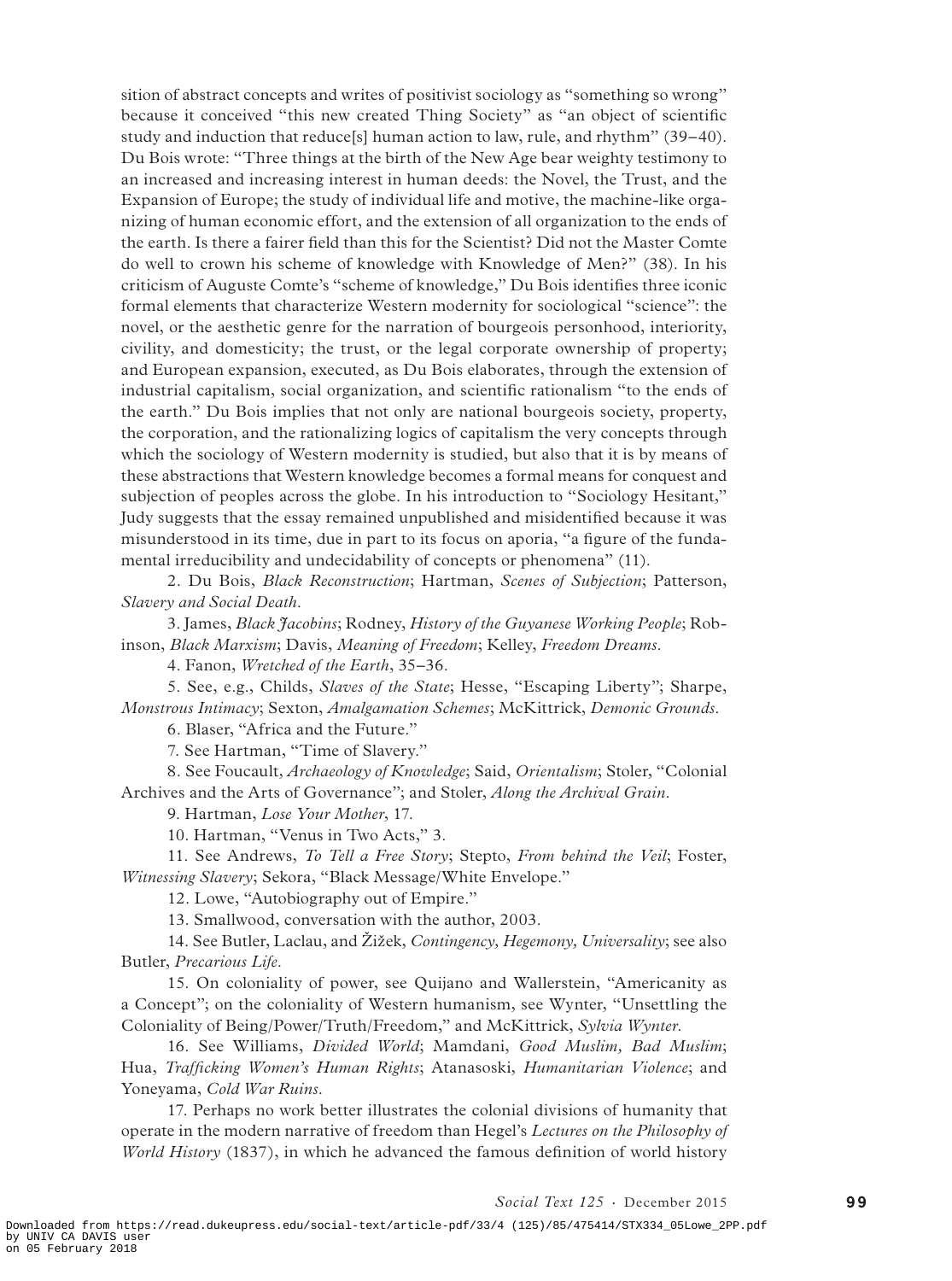as a hierarchy of civilizations: "We can discern three main principles in the older continents: the Far Eastern (that is, Mongolian, Chinese, or Indian) principle, which is also the first to appear in history; the Mohammedan world, in which the principle of the abstract spirit, of monotheism is already present, although it is coupled with unrestrained arbitrariness; and the Christian, Western European world, in which the highest principle of all, the spirit's recognition of itself and its own profundity, is realized" (129). Yet as Hegel discussed world history as these successive "stages" progressing from East to West, and from less to more universal development and actualization of spirit, he famously exempted Africa as "an unhistorical continent, with no movement or development of its own" (190) and represented indigenous people of the New World as already destroyed: "Culturally inferior nations . . . eroded through contact with more advanced nations which have gone through a more intensive cultural development" (164). Thus, even as developmental history and ontology of comprehensive intelligibility provided for colonial subsumption of Asia and the Mediterranean, it situated African and indigenous people as differently external to the project of realizing human freedom. In this sense, what we understand as the colonial division of humanity, or colonial difference, is not a fixed binary distinction; it operates precisely through various modes of spatial differentiation and temporal development, affirming some and forgetting others while flexibly designating fitness for liberty, capacity for production, and placement in historical development, contemporaneity, or extinction. Discourses of freedom isolate distinct colonial operations and render unavailable these "intimacies of four continents" that were its conditions of possibility.

18. Transnational feminisms and feminisms of color conceive racial differences as inseparable from gender, sexuality, class, nationality, and religion, within national societies, and within a global framework. See, e.g., Davis, *Women, Race, and Class*; Crenshaw, "Demarginalizing the Intersection of Race and Sex"; Mohanty, Russo, and Torres, *Third World Women and the Politics of Feminism*; Grewal and Kaplan, *Scattered Hegemonies*; Mohanty and Alexander, *Feminist Genealogies, Colonial Legacies, Democratic Futures*; Smith, "Heteropatriarchy and the Three Pillars of White Supremacy"; Hong, *Ruptures of American Capital*; Davies, *Left of Karl Marx*; Gore, Theoharis, and Woodard, *Want to Start a Revolution?*; Reddy, *Freedom with Violence*; Hong and Ferguson, *Strange Affinities*; and El-Tayeb, *European Others*.

19. On racial capitalism, see Robinson, *Black Marxism*.

20. See Balibar, "Racism and Nationalism"; Eze, *Race and the Enlightenment*; Goldberg, *Racist Culture*; Mills, *Racial Contract*; and Hesse, "Racialized Modernity."

21. Locke, *Two Treatises of Government*, 271.

22. Ibid., 279. See Armitage, "John Locke, Carolina, and the *Two Treatises of Government*"; Arneil, "Wild Indian's Venison"; Nyquist, *Arbitrary Rule*; Lepore, *Name of War*; and Bruyneel, *Third Space of Sovereignty*.

23. The liberal rationale for settler colonialism, in which settler conquest sought to eliminate or assimilate indigenous people and appropriate their lands, differs from the liberal economic provisions for modern colonial projects that focused on the extraction of resources and exploitation of labor. For this reason, indigenous studies scholars rework Marx's concept of primitive accumulation, or the process of dispossessing the producer from the means of production, to describe an organizing principle of settler colonialism yet redefine the concept to emphasize its ongoing persistence and transformation, through history and into contemporary capitalism. See, e.g., Coulthard, "From Wards of the State to Subjects of Recognition?"; and Goldstein, "Where the Nation Takes Place," which specifies that so-called primitive accumulation as not primitive but an ongoing condition: "It is not so much an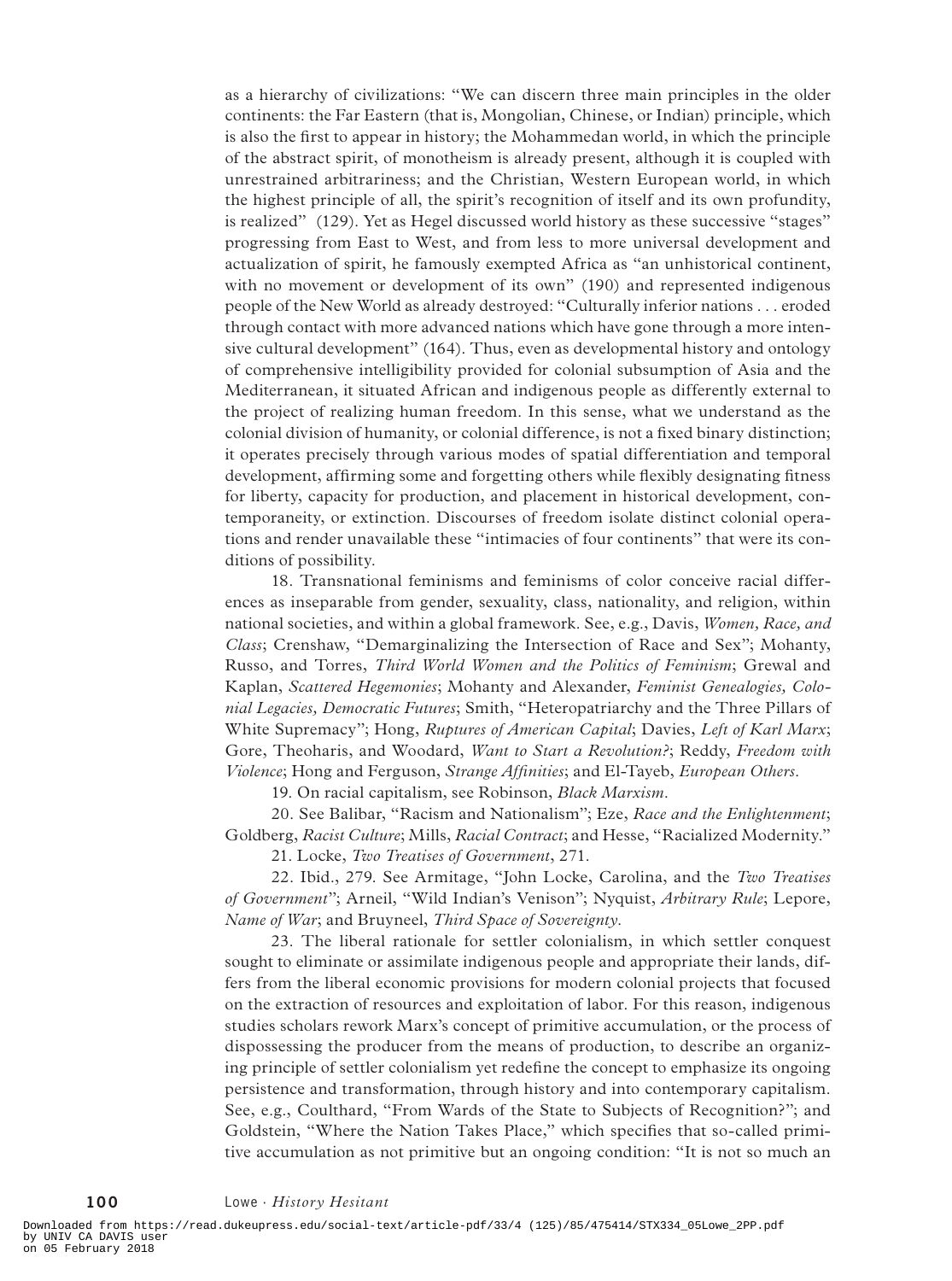'event' or a static relationship as *a condition of possibility* that remains formative while also changing over time" (835). Goldstein builds on Patrick Wolfe's statement that settler colonialism is a structure, not an event, whose logic of elimination destroys to replace; see Wolfe, "Settler Colonialism and the Elimination of the Native." See also Brown, "Logic of Settler Accumulation."

Specifying the historical and ongoing appropriation of indigenous lands, knowledges, and histories, indigenous studies scholars urge a critical analysis of colonial capitalism that differs from those that center racial slavery or racialized labor. Glen Coulthard, in "From Wards of the State to Subjects of Recognition?" argues that we shift the analysis from proletarianization to dispossession. Shona N. Jackson, in *Creole Indigeneity*, argues that privileging labor in anticolonial nationalist Caribbean discourses prescribes a normative anticolonial subject who labors rather than one who is dispossessed; affirming labor as the basis of humanity erases the history of settler colonialism while reproducing the myth of extinction that obscures the ongoing survival of indigenous peoples in the Caribbean. Jodi Byrd, in *Transit of Empire*, argues that, while racialization and colonization are concomitant systems, subsuming settler colonialism to racial difference, as if native difference constituted merely another racial group, reproduces the structure of settler colonialism.

24. Ligon, *True and Exact History of the Island of Barbadoes*.

25. Smallwood, *Saltwater Slavery*, 61; see also Johnson, *Soul by Soul*.

26. Morgan, "*Partus Sequitur Ventrem*."

27. See Hartman, *Scenes of Subjection*; Scott, *Slave Emancipation in Cuba*; Singh, *Black Is a Country*; and Childs, *Slaves of the State*.

28. Wilberforce, *Speech of Mr. Wilberforce*, and Wilberforce, *Appeal to the Religion, Justice and Humanity*. See also Kitson, *Abolition Debate*, and Lee, *Emancipation Debate*.

29. See Wedderburn, *Horrors of Slavery*, and Prince, *History of Mary Prince*.

30. See Cooper, Holt, and Scott, *Beyond Slavery*; Holt, *Problem of Freedom*; and Eudell, *Political Language of Emancipation*.

31. The 1803 text reads: "The events which have recently happened at St. Domingo necessarily awakes all those apprehensions which the establishment of a Negro government in that land gave rise to some years ago, and render it indispensable that every . . . precaution should be adopted to guard the British possessions in the West Indies as well against . . . the danger of a spirit of insurrection being excited amongst the Negroes in our colonies. . . . no measure would so effectually tend to provide a security against this, as that of introducing a free race of cultivators into our islands, who, from habits and feelings could be kept distinct from the Negroes, and who from interest would be inseparably attached to the European proprietors. . . . The Chinese people . . . unite the qualities which constitute this double recommendation." Colonial Office Papers (hereafter CO) 295, vol. 17.

32. For correspondence surrounding the introduction of the first Chinese workers into Trinidad in 1807 and correspondence from 1850–53, see CO 885, vol. 1/20; see also records from 1860–62, CO 111, vol. 327; records from 1861–63, CO 111, vol. 334; and discussions of the Chinese Passenger Act of 1855, Foreign Office Papers 97, vol. 101, Great Britain National Archives, London. Secondary literature on indentured labor in the Americas includes Look Lai, *Indentured Labor, Caribbean Sugar*; Helly, Introduction to *Cuba Commission Report*; Kale, *Fragments of Empire*; Jung, *Coolies and Cane*; and Yun, *Coolie Speaks*. On native peoples in the Caribbean, see Hulme, *Colonial Encounters*; Hulme, *Remnants of Conquest*; Forbes, *Black Africans and Native Americans*; and Jackson, *Creole Indigeneity*. On the slave trade and the global economy, see Williams, *Capitalism and Slavery*; Tomich, *Through the Prism of*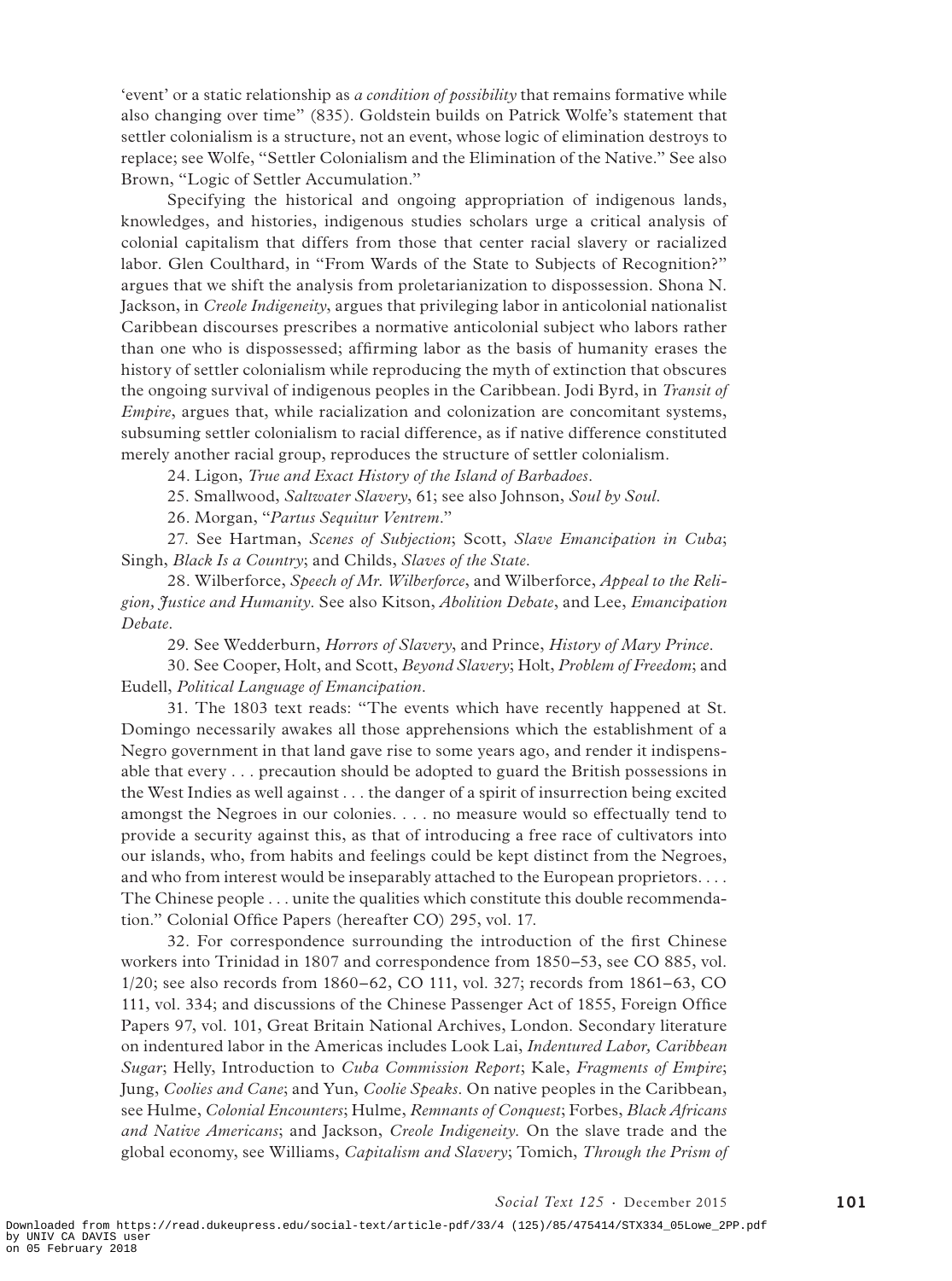*Slavery*; and Eltis, *Economic Growth and the Ending of the Transatlantic Slave Trade*.

33. Mill wrote "Of the Laws of Interchange between Nations" in 1829–30 but published it in 1844 as the first essay in *Essays on Some Unsettled Questions of Political Economy*.

34. Ricardo, *Principles of Political Economy and Taxation.*

35. Mill had a thirty-five-year career working in the Examiner's Office of the East India Company, from 1823 to 1858. See Mill, *Autobiography*, and Mill, *Writings on India*.

36. "Export Trade from Great Britain to the East Indies," in *First, Second and Third Reports of the Select Committee, Appointed by the Court of Directors of East India Company*, House of Commons Select Committee Reports (hereafter HCSC).

37. In 1856, Mill was appointed the chief examiner of Indian correspondence, heading the office in which he had worked for thirty years as first assistant. In this position, Mill authored several of the most important defenses of East India Company rule presented to Parliament, including the *Memorandum of the Improvements in the Administration of India during the Last Thirty Years*, which details the company's accomplishments in revenues, education, public works, and in building police and military forces to maintain social order; the *Memorandum* is a virtual manual on the constitution of effective colonial government, before the final Government of India Act of 1858 dissolved the East India Company. Mill, as both liberal philosopher and East India Company administrator, mediated his social and historical context, as an organic intellectual of British imperialism.

38. Smith's *Wealth of Nations* developed this critique of mercantilism adversely affecting economic growth.

39. *First, Second and Third Reports of the Select Committee, Appointed by the Court of Directors of East India Company* (1793), HCSC; *Papers respecting the negociation for a renewal of the East-India Company's exclusive trade* (1793), HCSC; *Reports from the Select Committee on the Affairs of the East India Company China Trade* (1830), HCSC; *Reports from the Select Committee Appointed to Enquire into the Present State of the East India Company, together with the minutes of evidence, appendix of documents, and a general index* (1830), HCSC; *Reports from the Select Committee of the House of Lords Appointed to Enquire into the present state of the East India Company, and into the trade between Great Britain, the East Indies, and China, together with the minutes of evidence, and an appendix* (1830), House of Lords Select Committee Reports, British Library, London.

40. See Tsai, *Hong Kong in Chinese History*, and Munn, *Anglo-China*.

41. Mill, *Considerations on Representative Government*, 403.

42. Ordinance 16 of October 1844 first created a registry for all island inhabitants, European and Chinese alike, but within two months Ordinance 18 of 1844 repealed Ordinance 16, restricting registration to the Chinese only and establishing a census for English and European residents. The new ordinance explicitly names the racial dimension of the criminalization of the Chinese and puts the earlier registry under erasure. Hong Kong: Acts, CO 130, vol. 2.

43. Tsai, *Hong Kong in Chinese History*; Look Lai, *Indentured Labor, Caribbean Sugar*; see also Sinn, *Pacific Crossing*.

44. Du Bois, *Black Reconstruction*, 15.

### **References**

Andrews, William. 1986. *To Tell a Free Story: The First Century of Afro-American Autobiography, 1760–1865*. Urbana: University of Illinois Press.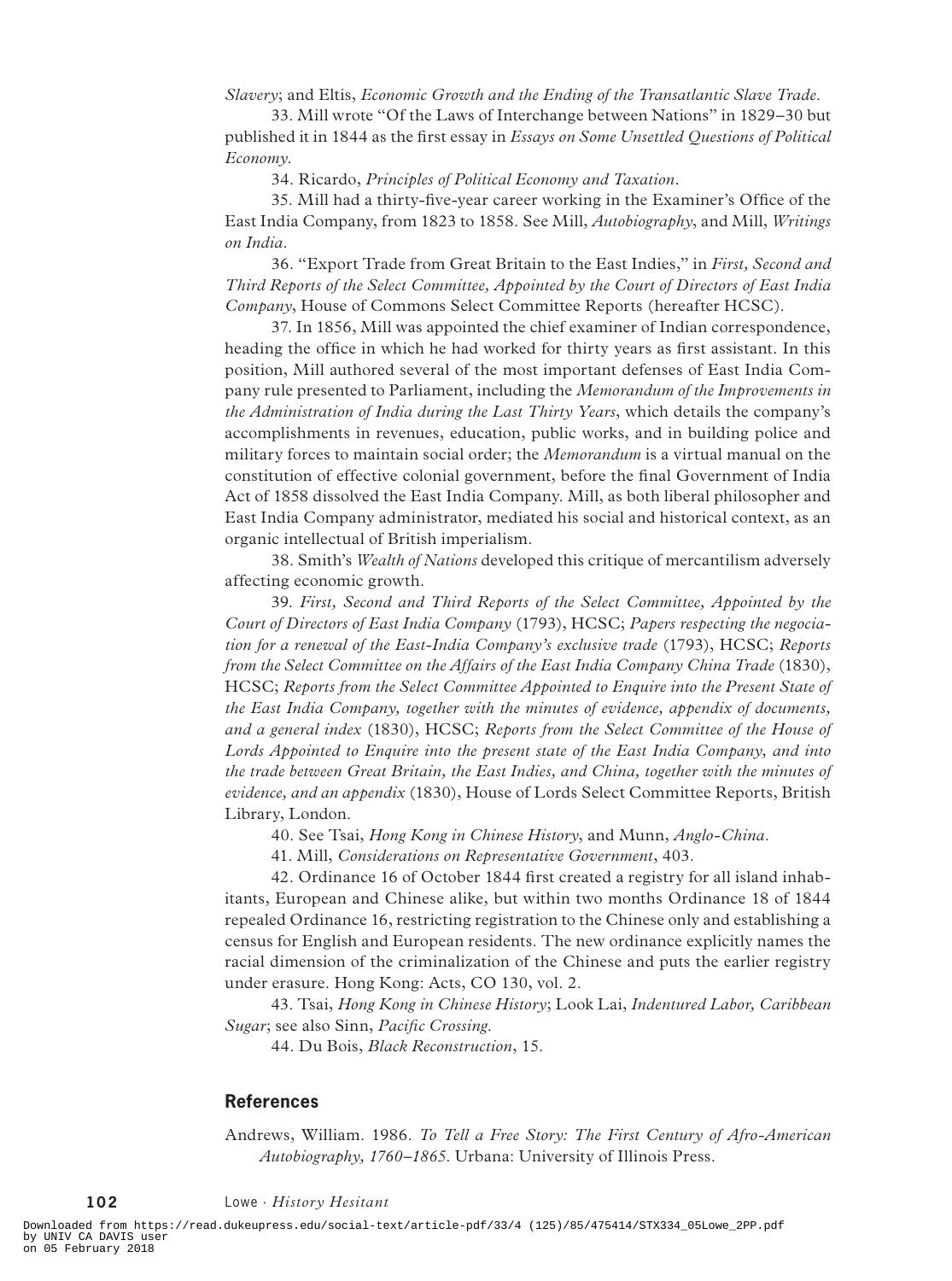- Armitage, David. 2004. "John Locke, Carolina, and the *Two Treatises of Government*." *Political Theory* 32, no. 5: 602–27.
- Arneil, Barbara. 1996. "The Wild Indian's Venison: Locke's Theory of Property and English Colonialism in America." *Political Studies* 44: 60–74.
- Atanasoski, Neda. 2013. *Humanitarian Violence: The U.S. Deployment of Diversity.* Minneapolis: University of Minnesota Press.
- Balibar, Etienne. 2011. "Racism and Nationalism." In *Race, Nation, Class: Ambiguous Identities*, edited by Etienne Balibar and Immanuel Wallerstein, 37–67. London: Verso.
- Blaser, Thomas M. 2013. "Africa and the Future: An Interview with Achille Mbembe." 20 November. africasacountry.com/africa-and-the-future-an-inter view-with-achille-mbembe/.
- Brown, Nicholas A. 2013. "The Logic of Settler Accumulation in a Landscape of Perpetual Vanishing." *Settler Colonial Studies* 4, no. 1: 1–26.
- Brown, Vincent. 2010. *The Reaper's Garden: Death and Power in the World of Atlantic Slavery.* Cambridge, MA: Harvard University Press.
- Brown, Vincent. 2012. *Slave Revolt in Jamaica, 1760–1761: A Cartographic Narrative*. revolt.axismaps.com.
- Bruyneel, Kevin. 2007. *The Third Space of Sovereignty: The Postcolonial Politics of U.S.-Indigenous Relations.* Minneapolis: University of Minnesota Press.
- Butler, Judith. 2004. *Precarious Life: The Powers of Mourning and Violence.* London: Verso.
- Butler, Judith, Ernesto Laclau, and Slavoj Žižek. 2011. *Contingency, Hegemony, Universality: Contemporary Dialogues on the Left.* London: Verso.
- Byrd, Jodi A. 2011. *The Transit of Empire: Indigenous Critiques of Colonialism.* Minneapolis: University of Minnesota Press.
- Childs, Dennis. 2015. *Slaves of the State: Black Incarceration from the Chain Gang to the Penitentiary.* Minneapolis: University of Minnesota Press.
- Colonial Office Papers. Great Britain National Archives, London.
- Cooper, Frederick, Thomas C. Holt, and Rebecca J. Scott, eds. 2000. *Beyond Slavery: Explorations of Race, Labor, and Citizenship in Postemancipation Societies*. Chapel Hill: University of North Carolina Press.
- Coulthard, Glen. 2014. "From Wards of the State to Subjects of Recognition? Marx, Indigenous Peoples, and the Politics of Dispossession in Denedeh." In *Theorizing Native Studies*, edited by Audra Simpson and Andrea Smith, 56–98. Durham, NC: Duke University Press.
- Crenshaw, Kimberle. 1989. "Demarginalizing the Intersection of Race and Sex: A Black Feminist Critique of Antidiscrimination Doctrine, Feminist Theory, and Antiracist Politics." *University of Chicago Legal Forum* 140: 139–67.
- Davies, Carole Boyce. 2008. *Left of Karl Marx: The Political Life of Black Communist Claudia Jones.* Durham, NC: Duke University Press.
- Davis, Angela. 1981. *Women, Race, and Class.* New York: Random House.
- Davis, Angela. 2012. *The Meaning of Freedom*. San Francisco: City Lights Books.
- Du Bois, W. E. B. 1899. *The Philadelphia Negro: A Social Study.* New York: Benjamin Blom.
- Du Bois, W. E. B. (1905) 2000. "Sociology Hesitant." *boundary 2* 27, no. 3: 37–44.
- Du Bois, W. E. B. (1935) 1998. *Black Reconstruction, 1860–1880.* New York: Simon and Schuster.
- El-Tayeb, Fatima. 2011. *European Others: Queering Ethnicity in Postnational Europe.* Minneapolis: University of Minnesota Press.
- Eltis, David. 1987. *Economic Growth and the Ending of the Transatlantic Slave Trade*. Oxford: Oxford University Press.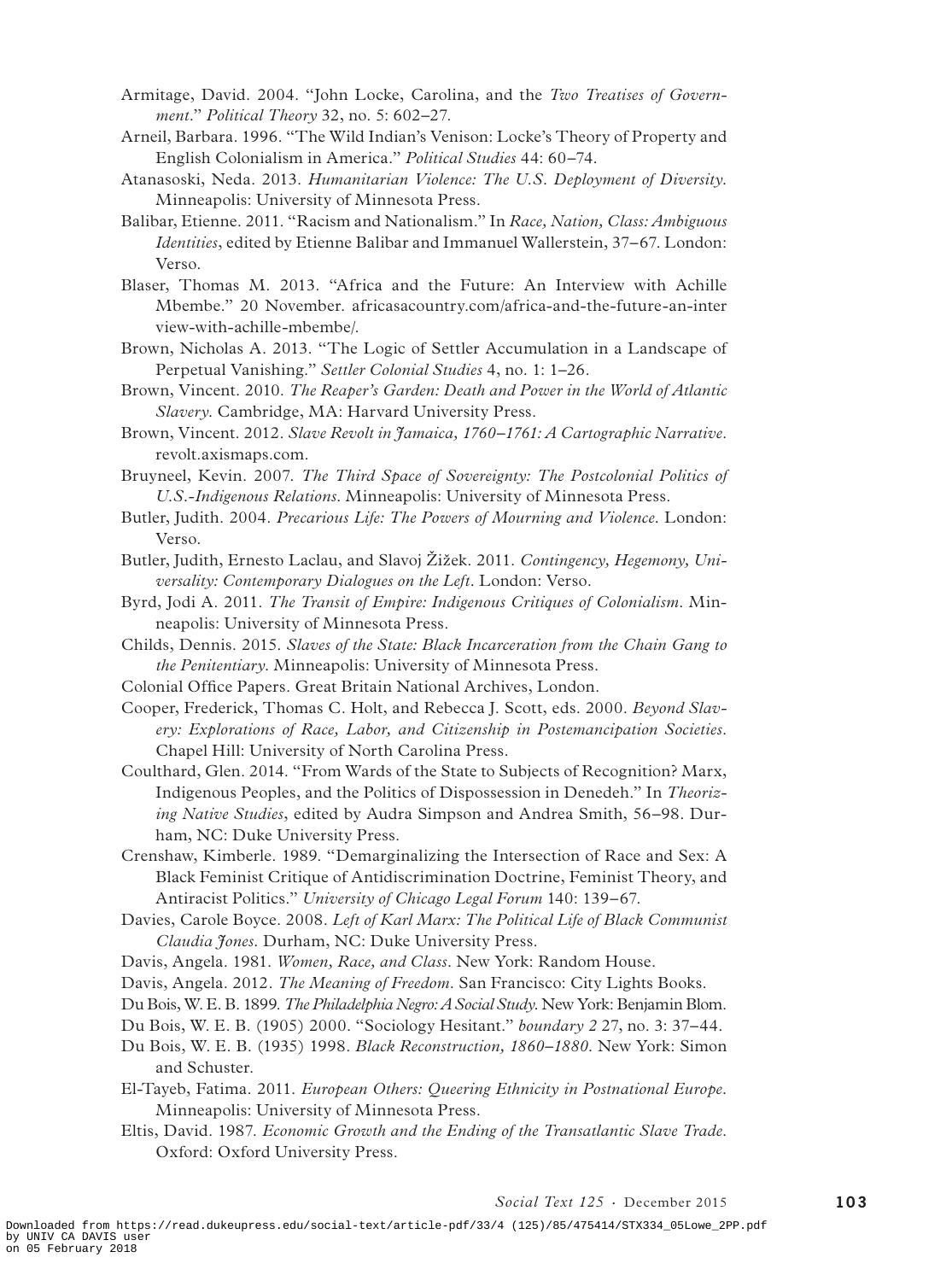- Eudell, Demetrius. 2002. *The Political Language of Emancipation in the British Caribbean and the U.S. South.* Chapel Hill: University of North Carolina Press.
- Eze, Emmanuel Chukwudi. 1997. *Race and the Enlightenment*. Oxford: Blackwell.
- Fanon, Frantz. (1963) 1968. *Wretched of the Earth.* Translated by Constance Farrington. New York: Grove Press.
- Forbes, Jack D. 1988. *Black Africans and Native Americans*. Oxford: Blackwell.
- Foster, Frances Smith. 1994. *Witnessing Slavery: The Development of the Ante-bellum Slave Narrative.* 2nd ed. Madison: University of Wisconsin Press.
- Foucault, Michel. 1972. *Archaeology of Knowledge*. Translated by A. M. Sheridan Smith. New York: Pantheon.
- Goldberg, David Theo. 1993. *Racist Culture: Philosophy and the Politics of Meaning.* Oxford: Blackwell.
- Goldstein, Alyosha. 2008. "Where the Nation Takes Place: Proprietary Regimes, Antistatism, and U.S. Settler Colonialism." *South Atlantic Quarterly* 107, no. 4: 833–61.
- Gore, Dayo, Jeanne Theoharis, and Komozi Woodard, eds. 2009. *Want to Start a Revolution? Radical Women in the Freedom Struggle.* New York: New York University Press.
- Grewal, Inderpal, and Caren Kaplan. 1994. *Scattered Hegemonies: Postmodernity and Transnational Feminist Practices.* Minneapolis: University of Minnesota Press.
- Hartman, Saidiya. 1997. *Scenes of Subjection: Terror, Slavery, and Self-Making in Nineteenth Century America*. Oxford: Oxford University Press.
- Hartman, Saidiya. 2002. "The Time of Slavery." *South Atlantic Quarterly* 101: 4.
- Hartman, Saidiya. 2007. *Lose Your Mother: A Journey along the Atlantic Slave Route.* New York: Farrar, Straus and Giroux.
- Hartman, Saidiya. 2008. "Venus in Two Acts." *Small Axe* 26: 1–14.
- Hegel, G. W. F. (1837) 1975. *Lectures on the Philosophy of World History*. Edited by Johannes Hoffmeister, translated by H. B. Nisbet. London: Cambridge University Press.
- Helly, Denise. 1993. Introduction to *The Cuba Commission Report: A Hidden History of the Chinese in Cuba* (1876). Baltimore: Johns Hopkins University Press.
- Hesse, Barnor. 2007. "Racialized Modernity: An Analytics of White Mythologies." *Ethnic and Racial Studies* 30, no. 4: 643–63.
- Hesse, Barnor. 2014. "Escaping Liberty: Western Hegemony, Black Fugitivity." *Political Theory* 42, no. 3: 288–313.
- Holt, Thomas. 1992. *The Problem of Freedom: Race, Labor and Politics in Jamaica and Britain 1832–1938.* Baltimore: Johns Hopkins University Press.
- Hong, Grace Kyungwon. 2006. *Ruptures of American Capital: Women of Color Feminism and the Cultures of Immigrant Labor.* Minneapolis: University of Minnesota Press.
- Hong, Grace Kyungwon, and Roderick Ferguson, eds. 2011. *Strange Affinities: The Gender and Sexual Politics of Comparative Racialization.* Durham, NC: Duke University Press.
- House of Commons Select Committee Reports. British Library, London.
- Hua, Julietta. 2011. *Trafficking Women's Human Rights*. Minneapolis: University of Minnesota Press.
- Hulme, Peter. 1986. *Colonial Encounters: Europe and the Native Caribbean, 1492–1797*. London: Methuen.
- Hulme, Peter. 2000. *Remnants of Conquest.* Oxford: Oxford University Press.
- Jackson, Shona N. 2012. *Creole Indigeneity: Between Myth and Nation in the Caribbean*. Minneapolis: University of Minnesota Press.

**104** Lowe · *History Hesitant*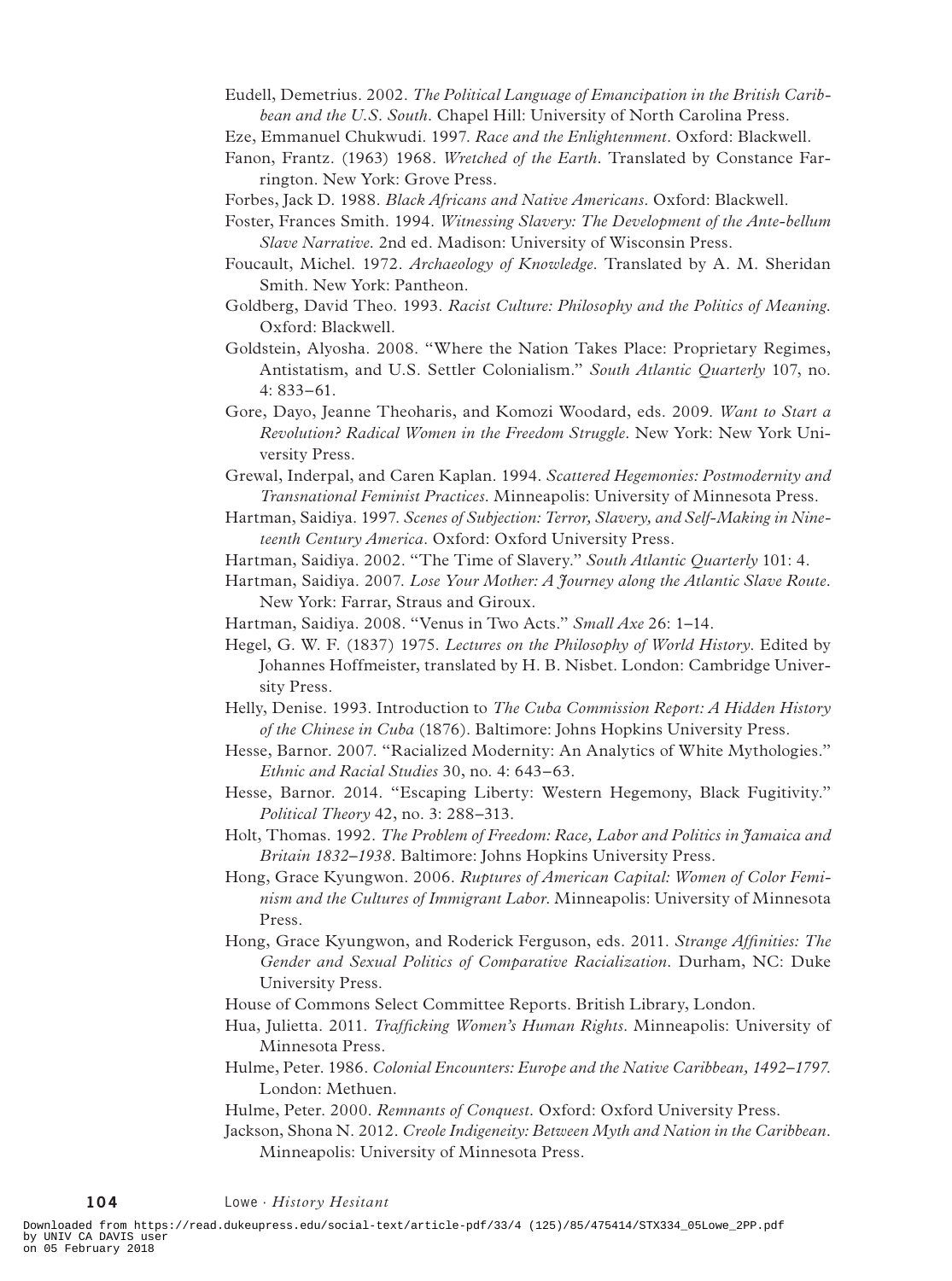- James, C. L. R. (1938) 1989. *The Black Jacobins: Toussaint L'Ouverture and the San Domingo Revolution*. New York: Vintage.
- Johnson, Walter. 1999. *Soul by Soul: Life inside the Antebellum Slave Market.* Cambridge, MA: Harvard University Press.
- Judy, Ronald A. T. 2000. "Introduction: On W. E. B. Du Bois and Hyperbolic Thinking." *boundary 2* 27, no. 3: 1–35.
- Jung, Moon-Ho. 2006. *Coolies and Cane: Sugar in the Age of Emancipation*. Baltimore: Johns Hopkins University Press.
- Kale, Madhavi. 1998. *Fragments of Empire: Capital, Slavery, and Indian Indentured Labor Migration in the British Caribbean.* Philadelphia: University of Pennsylvania Press.
- Kelley, Robin D. G. 2003. *Freedom Dreams: The Black Radical Imagination.* Boston: Beacon.
- Kitson, Peter J., ed. 1999. *The Abolition Debate*. Vol. 2 of *Slavery, Abolition, and Emancipation: Writings in the British Romantic Period.* London: Pickering and Chatto.
- Lee, Debbie, ed. 1999. *The Emancipation Debate*. Vol. 3 of *Slavery, Abolition, and Emancipation: Writings in the British Romantic Period*. London: Pickering and Chatto.
- Lepore, Jill. 1989. *The Name of War: King Phillip's War and the Origins of American Identity.* New York: Random House.
- Ligon, Richard. 1657. *A True and Exact History of the Island of Barbadoes.* London: Humphrey Moseley.
- Locke, John. (1690) 1988. *Two Treatises of Government*. Edited by Peter Laslett. Cambridge: Cambridge University Press.
- Look Lai, Walton. 2004. *Indentured Labor, Caribbean Sugar: Chinese and Indian Migrants to the British West Indies, 1838–1919*. Baltimore: Johns Hopkins University Press.
- Lowe, Lisa. 2009. "Autobiography out of Empire." *Small Axe* 13, no 1: 98–111.
- Lowe, Lisa. 2015. *The Intimacies of Four Continents.* Durham, NC: Duke University Press.
- Mamdani, Mahmood. 2004. *Good Muslim, Bad Muslim: America, the Cold War, and the Roots of Terror.* New York: Pantheon.
- McKittrick, Katherine. 2006. *Demonic Grounds: Black Women and the Cartographies of Struggle.* Minneapolis: University of Minnesota Press.
- McKittrick, Katherine, ed. 2015. *Sylvia Wynter: On Being Human as Praxis.* Durham, NC: Duke University Press.
- Mill, John Stuart. (1844) 1967. "Of the Laws of Interchange between Nations." In *The Collected Works of John Stuart Mill*, Vol. 4, *Essays on Economics and Society, Part I*, edited by John M. Robson and Lionel Robbins, 232–61. Toronto: University of Toronto Press.
- Mill, John Stuart. (1858) 1990. *Memorandum of the Improvements in the Administration of India during the Last Thirty Years.* In Mill, *Writings on India*, 91–160.
- Mill, John Stuart. (1861) 1963. *Considerations on Representative Government*. In *The Collected Works of John Stuart Mill*, Vol. 19, *Essays on Politics and Society, Part 2*, edited by John M. Robson. Toronto: University of Toronto Press.
- Mill, John Stuart. (1873) 1963. *Autobiography and Literary Essays*. Edited by John M. Robson and Jack Stillinger. Vol. 1 of *The Collected Works of John Stuart Mill.* Toronto: University of Toronto Press.
- Mill, John Stuart. 1990. *Writings on India*. Edited by Zawahir Moir, Martin Moir, and John M. Robson. Vol. 30 of *The Collected Works of John Stuart Mill.* Toronto: University of Toronto Press.
- Mills, Charles. 1999. *The Racial Contract.* Ithaca, NY: Cornell University Press.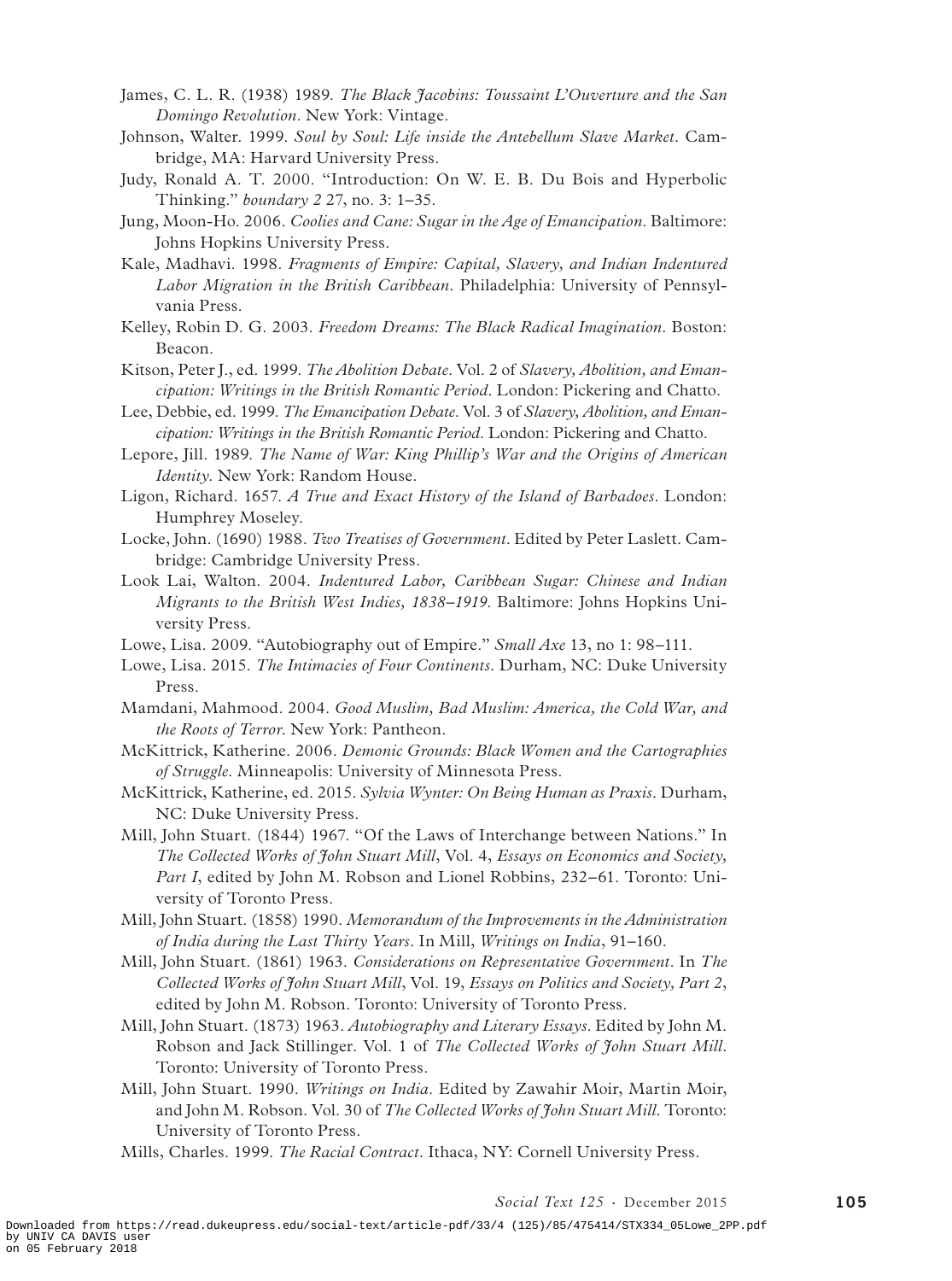- Mohanty, Chandra Talpade, and M. Jacqui Alexander, eds. 1996. *Feminist Genealogies, Colonial Legacies, Democratic Futures*. New York: Routledge.
- Mohanty, Chandra Talpade, Anne Russo, and Lourdes Torres, eds. 1991. *Third World Women and the Politics of Feminism.* Bloomington: Indiana University Press.
- Morgan, Jennifer L. 2013. "Partus Sequitur Ventrem: Slave Law and the History of Women in Slavery." Paper presented at the conference Empires of Capital: Race across the Atlantic and the Pacific, University of Washington, Seattle, May.
- Munn, Christopher. 2002. *Anglo-China: Chinese People and British Rule in Hong Kong, 1841–1880.* Hong Kong: Hong Kong University Press.
- Nyquist, Mary. 2013. *Arbitrary Rule: Slavery, Tyranny and the Power of Life and Death*. Chicago: University of Chicago Press.
- Patterson, Orlando. 1985. *Slavery and Social Death: A Comparative Study.* Cambridge, MA: Harvard University Press.
- Prince, Mary. (1831) 1997. *The History of Mary Prince: A West Indian Slave, Related by Herself.* Edited by Moira Ferguson. Ann Arbor: University of Michigan Press.
- Quijano, Aníbal, and Immanuel Wallerstein. 1992. "Americanity as a Concept, or The Americas in the Modern World System." *International Social Sciences Journal* 134: 549–57.
- Reddy, Chandan. 2011. *Freedom with Violence: Race, Sexuality, and the U.S. State*. Durham, NC: Duke University Press.
- Ricardo, David. 1819. *Principles of Political Economy and Taxation.* London: John Murray.
- Robinson, Cedric. 1983. *Black Marxism: The Making of the Black Radical Tradition*. Chapel Hill: University of North Carolina Press.
- Rodney, Walter. 1981. *The History of the Guyanese Working People, 1881–1905.* Baltimore: Johns Hopkins University Press.
- Said, Edward. 1978. *Orientalism.* New York: Pantheon.
- Scott, Rebecca. 1985. *Slave Emancipation in Cuba: The Transition to Free Labor, 1860– 1899*. Princeton, NJ: Princeton University Press.
- Sekora, John. 1987. "Black Message/White Envelope: Genre, Authenticity, and Authority in the Antebellum Slave Narrative." *Callaloo* 32: 482–515.
- Sexton, Jared. 2008. *Amalgamation Schemes: Antiblackness and the Critique of Multiracialism.* Minneapolis: University of Minnesota Press.
- Sharpe, Christina. 2010. *Monstrous Intimacy: Making Post-slavery Subjects.* Durham, NC: Duke University Press.
- Singh, Nikhil. 2005. *Black Is a Country: Race and the Unfinished Struggle for Democracy*. Cambridge, MA: Harvard University Press.
- Sinn, Elizabeth. 2013. *Pacific Crossing: California Gold, Chinese Migration, and the Making of Hong Kong.* Hong Kong: Hong Kong University Press.
- Smallwood, Stephanie. 2007. *Saltwater Slavery: A Middle Passage from Africa to American Diaspora.* Cambridge, MA: Harvard University Press.
- Smith, Adam. (1776) 1996. *Inquiry into the Nature and Causes of the Wealth of Nations*. Edited by Edwin Cannan. Chicago: University of Chicago Press.
- Smith, Andrea. 2006. "Heteropatriarchy and the Three Pillars of White Supremacy." In *The Color of Violence: The Incite! Anthology*, ed. INCITE! Women of Color against Violence. Boston: South End Press.
- Stepto, Robert. 1979. *From behind the Veil: A Study of Afro-American Narrative*. Urbana: University of Illinois Press.
- Stoler, Ann Laura. 2002. "Colonial Archives and the Arts of Governance." *Archival Science* 2, no. 1–2: 87–109.

**106** Lowe · *History Hesitant*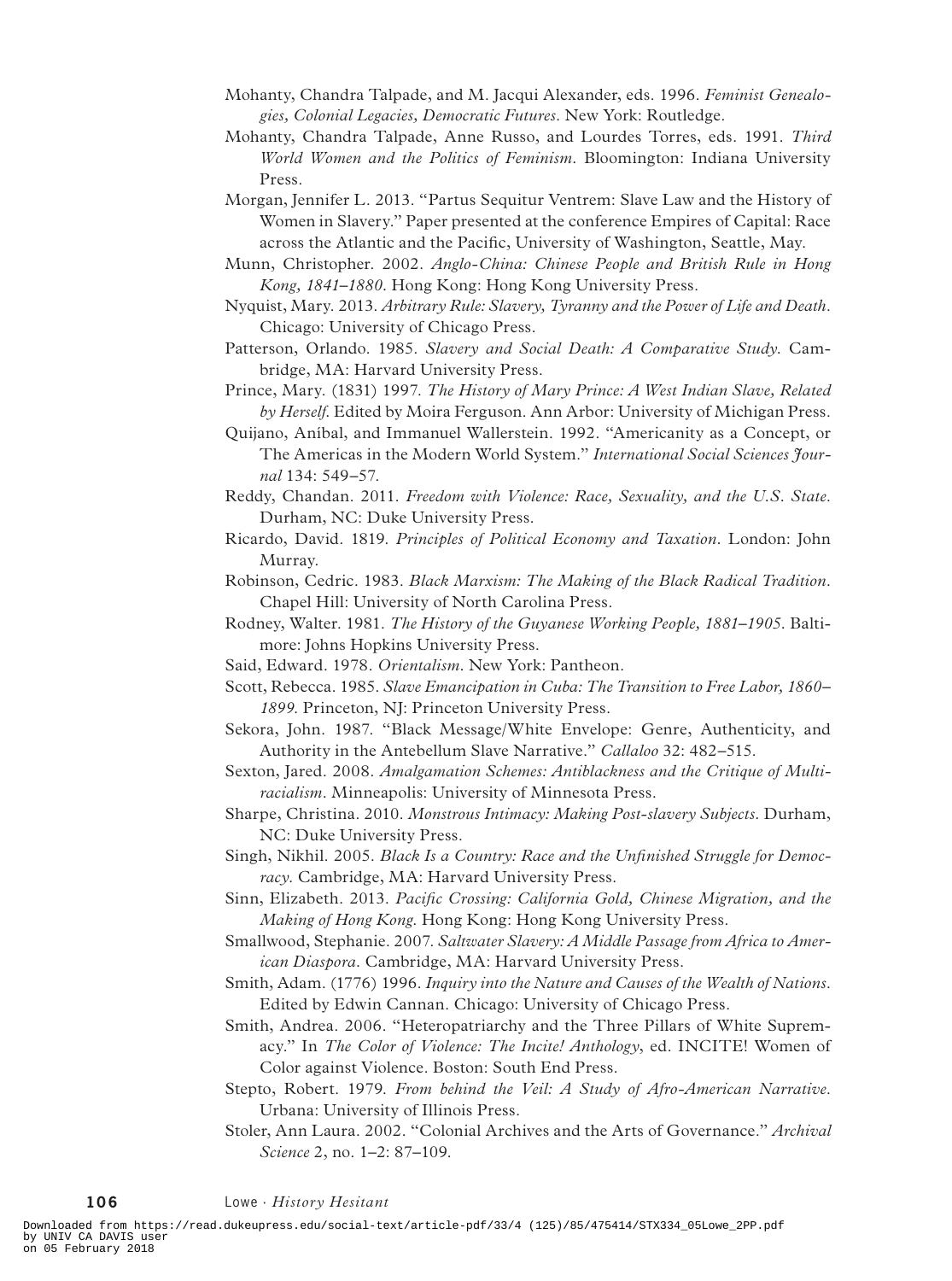- Stoler, Ann Laura. 2009. *Along the Archival Grain: Epistemic Anxieties and Colonial Common Sense.* Princeton, NJ: Princeton University Press.
- Tomich, Dale. 2004. *Through the Prism of Slavery: Labor, Capital and World Economy*. Lanham, MD: Rowman.
- Tsai, Jung-fang. 1993. *Hong Kong in Chinese History: Community and Social Unrest in the British Colony, 1842–1913.* New York: Columbia University Press.
- Wedderburn, Robert. (1824) 1991. *The Horrors of Slavery*. Edited by Iain McCalman. Edinburgh: Edinburgh University Press.
- Wilberforce, William. 1789. *The Speech of Mr. Wilberforce, Representative for the County of York, on a Motion for the Abolition of the Slave Trade in the House of Commons, May the 12th, 1789*. London: Logographic Press.
- Wilberforce, William. 1823. *An Appeal to the Religion, Justice and Humanity of the Inhabitants of the British Empire, in Behalf of the Negro Slaves in the West Indies*. London: J. Hatchard and Sons.
- Williams, Eric. 1944. *Capitalism and Slavery*. Chapel Hill: University of North Carolina Press.
- Williams, Randall. 2010. *The Divided World: Human Rights and Its Violence*. Minneapolis: University of Minnesota Press.
- Wolfe, Patrick. 2006. "Settler Colonialism and the Elimination of the Native." *Journal of Genocide Research* 8, no. 4: 387–88.
- Wynter, Sylvia. 2003. "Unsettling the Coloniality of Being/Power/Truth/Freedom: Towards the Human, after Man: Its Overrepresentation—an Argument." *CR: The New Centennial Review* 3, no. 3: 257–337.
- Yoneyama, Lisa. Forthcoming. *Cold War Ruins: Transpacific Critique of American Justice and Japanese War Crimes.* Durham, NC: Duke University Press.
- Yun, Lisa. 2008. *The Coolie Speaks: Chinese Indentured Laborers and African Slaves in Cuba*. Philadelphia: Temple University Press.